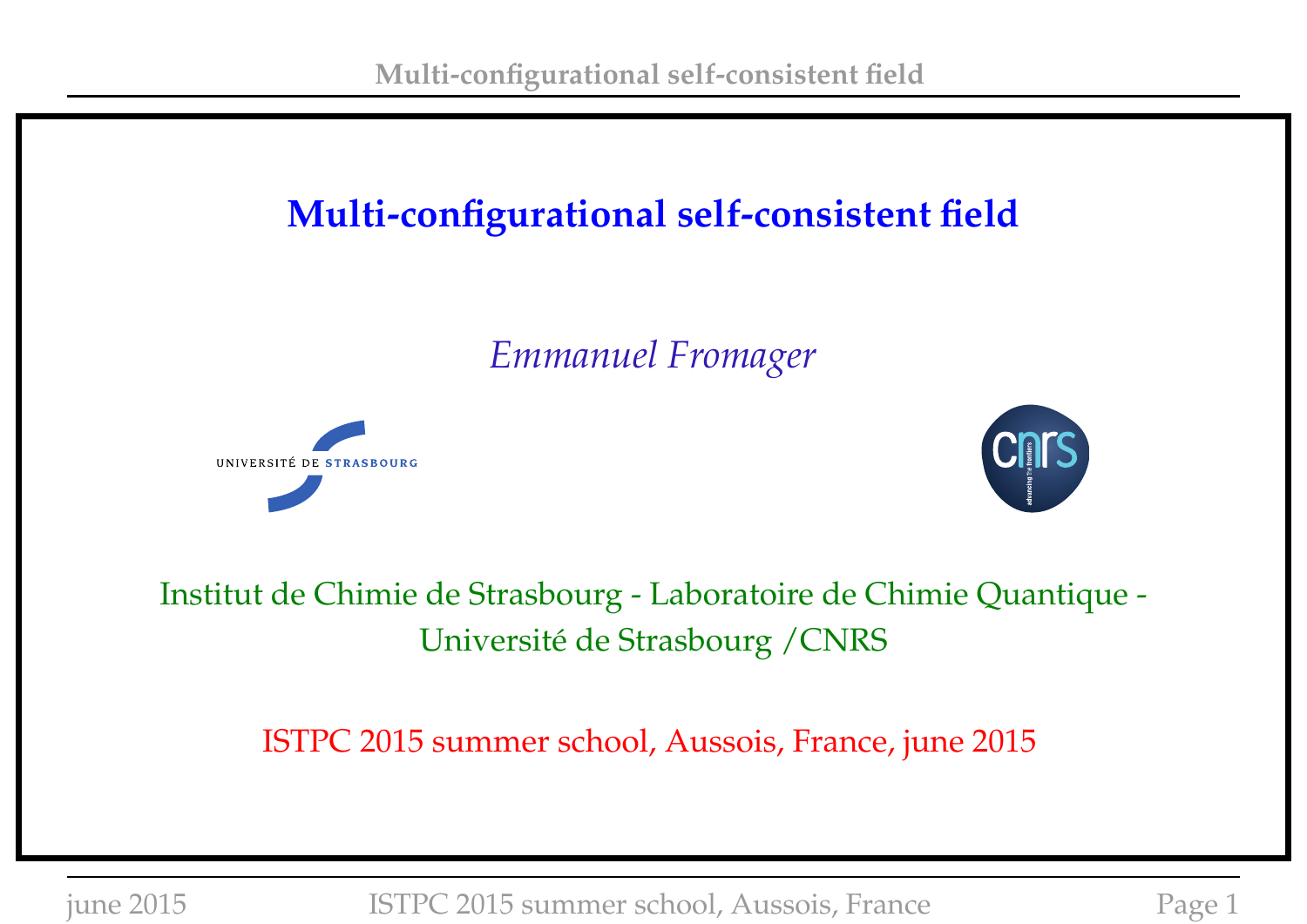#### **Notations**

- Molecular orbitals:  $\phi_p({\bf r})=\sum_{\mu}C_{\mu p}\;\chi_{\mu}({\bf r})$  $\langle \phi_p | \phi_q \rangle = \delta_{pq}$
- Non-orthogonal set of atomic orbitals (Gaussian functions):  $\langle \chi_{\mu} | \chi_{\nu} \rangle = S_{\mu\nu}$ 
	-

• Hamiltonian in second quantization:

$$
\hat{H} = \sum_{p,q} h_{pq} \hat{E}_{pq} + \frac{1}{2} \sum_{p,q,r,s} \langle pr | qs \rangle \left( \hat{E}_{pq} \hat{E}_{rs} - \delta_{qr} \hat{E}_{ps} \right)
$$

where 
$$
h_{pq} = \int d\mathbf{r} \phi_p(\mathbf{r}) \Big[ -\frac{1}{2} \nabla_{\mathbf{r}}^2 + v_{ne}(\mathbf{r}) \Big] \phi_q(\mathbf{r})
$$

and 
$$
\langle pr|qs \rangle = \int \int dr_1 dr_2 \phi_p(\mathbf{r}_1) \phi_r(\mathbf{r}_2) \frac{1}{|\mathbf{r}_1 - \mathbf{r}_2|} \phi_q(\mathbf{r}_1) \phi_s(\mathbf{r}_2) = (pq|rs)
$$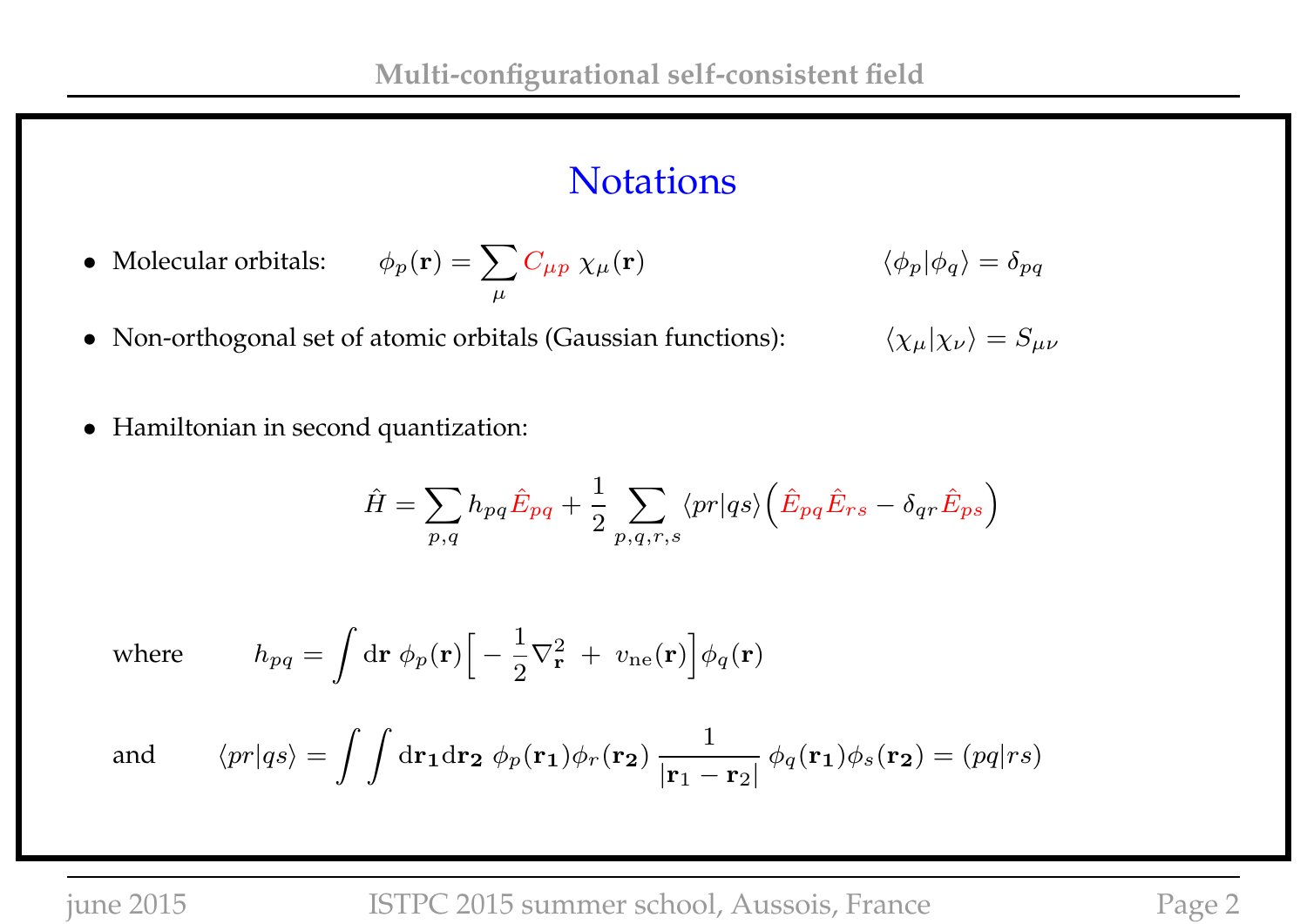#### Variational and non-variational approximations

• The exact electronic ground state  $\Psi_0$  and its energy  $E_0$  can be obtained two ways:

$$
E_0 = \min_{\Psi} \frac{\langle \Psi | \hat{H} | \Psi \rangle}{\langle \Psi | \Psi \rangle} = \frac{\langle \Psi_0 | \hat{H} | \Psi_0 \rangle}{\langle \Psi_0 | \Psi_0 \rangle} \qquad \hat{H} | \Psi_0 \rangle = E_0 | \Psi_0 \rangle
$$

• Approximate parametrized ground-state wave function:  $\Psi(\lambda_0)$ 

where  $\lambda_0$  denotes the complete set of optimized parameters.

**Variational** calculation **Non-variational** calculation

$$
\frac{\partial}{\partial \lambda} \frac{\langle \Psi(\lambda)|\hat{H}|\Psi(\lambda)\rangle}{\langle \Psi(\lambda)|\Psi(\lambda)\rangle} \bigg|_{\lambda=\lambda_0} = 0
$$
\n
$$
\hat{H}|\Psi(\lambda)\rangle - E(\lambda)|\Psi(\lambda)\rangle = 0 \quad \text{for } \lambda = \lambda_0
$$

Hartree-Fock (HF) Many-Body Perturbation Theory (MBPT) Configuration Interaction (CI) Coupled Cluster (CC) Multi-Configurational Self-Consistent Field (MCSCF)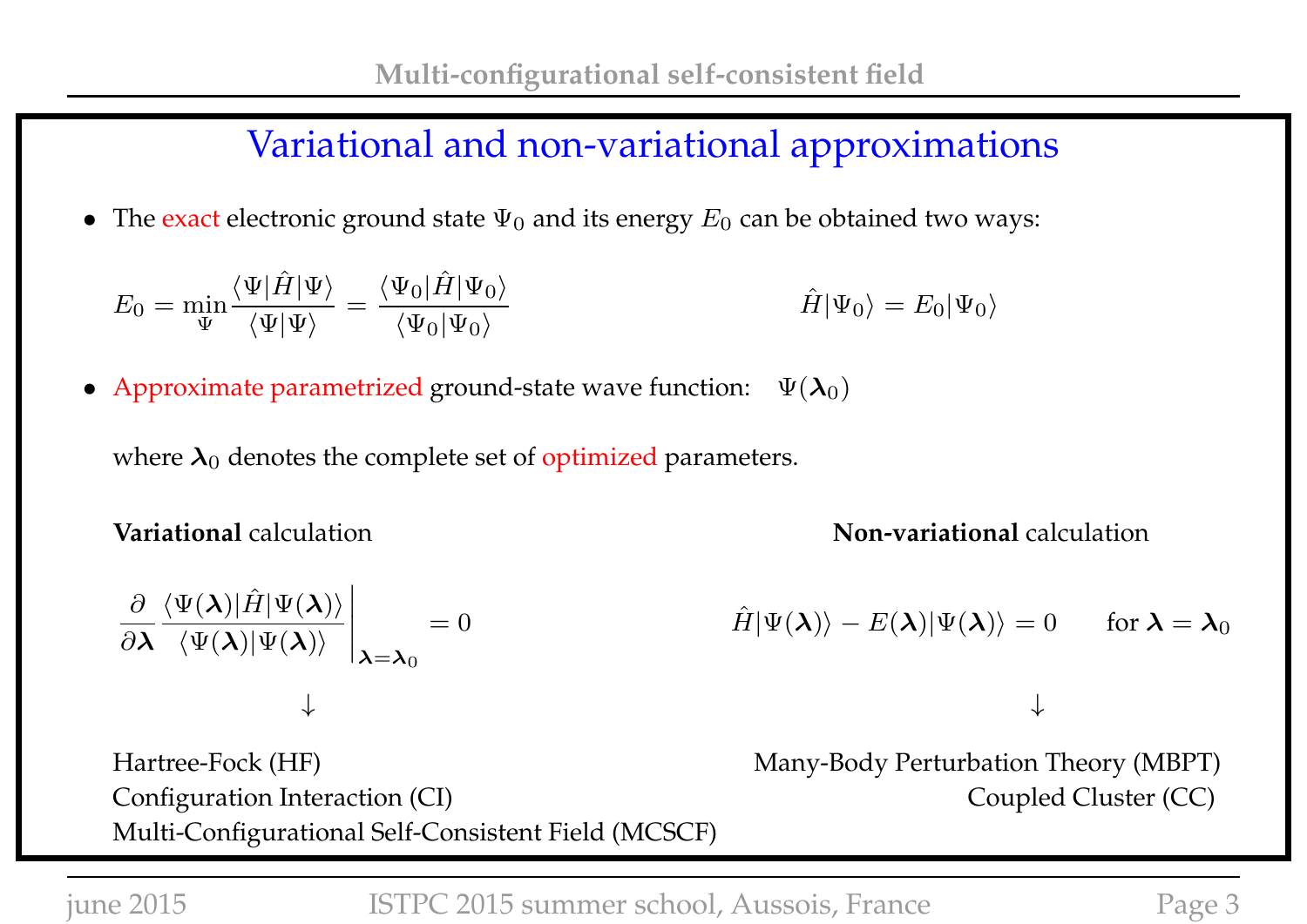## Spin-orbital rotation

• Let  $\{|P\rangle\}$  denote an orthonormal basis of spin-orbitals and  $\{|\tilde{P}\rangle\}$  another orthonormal basis obtained by unitary transformation:

$$
|\tilde{P}\rangle=\sum_{Q}U_{QP}|Q\rangle
$$

• U can be written as 
$$
\boxed{U = e^{-\kappa} \text{ with } \kappa^{\dagger} = -\kappa}
$$
  $\leftarrow$   $U^{\dagger} = (e^{-\kappa})^{\dagger} = e^{-\kappa^{\dagger}} = e^{\kappa} = U^{-1}$ 

•  $\kappa_{PQ}$  can be used rather than  $U_{PQ}$  for parametrizing the spin-orbital rotation

**EX1:** Using **EX2**, show that in second quantization the unitary transformation can be simply written as

$$
\hat{a}_{\tilde{P}}^{\dagger} = \sum_{Q} \left( e^{-\kappa} \right)_{QP} \hat{a}_{Q}^{\dagger} = \boxed{e^{-\hat{\kappa}} \hat{a}_{P}^{\dagger} e^{\hat{\kappa}} = \hat{a}_{\tilde{P}}^{\dagger}} \quad \text{where} \quad \hat{\kappa} = \sum_{PQ} \kappa_{PQ} \hat{a}_{P}^{\dagger} \hat{a}_{Q}
$$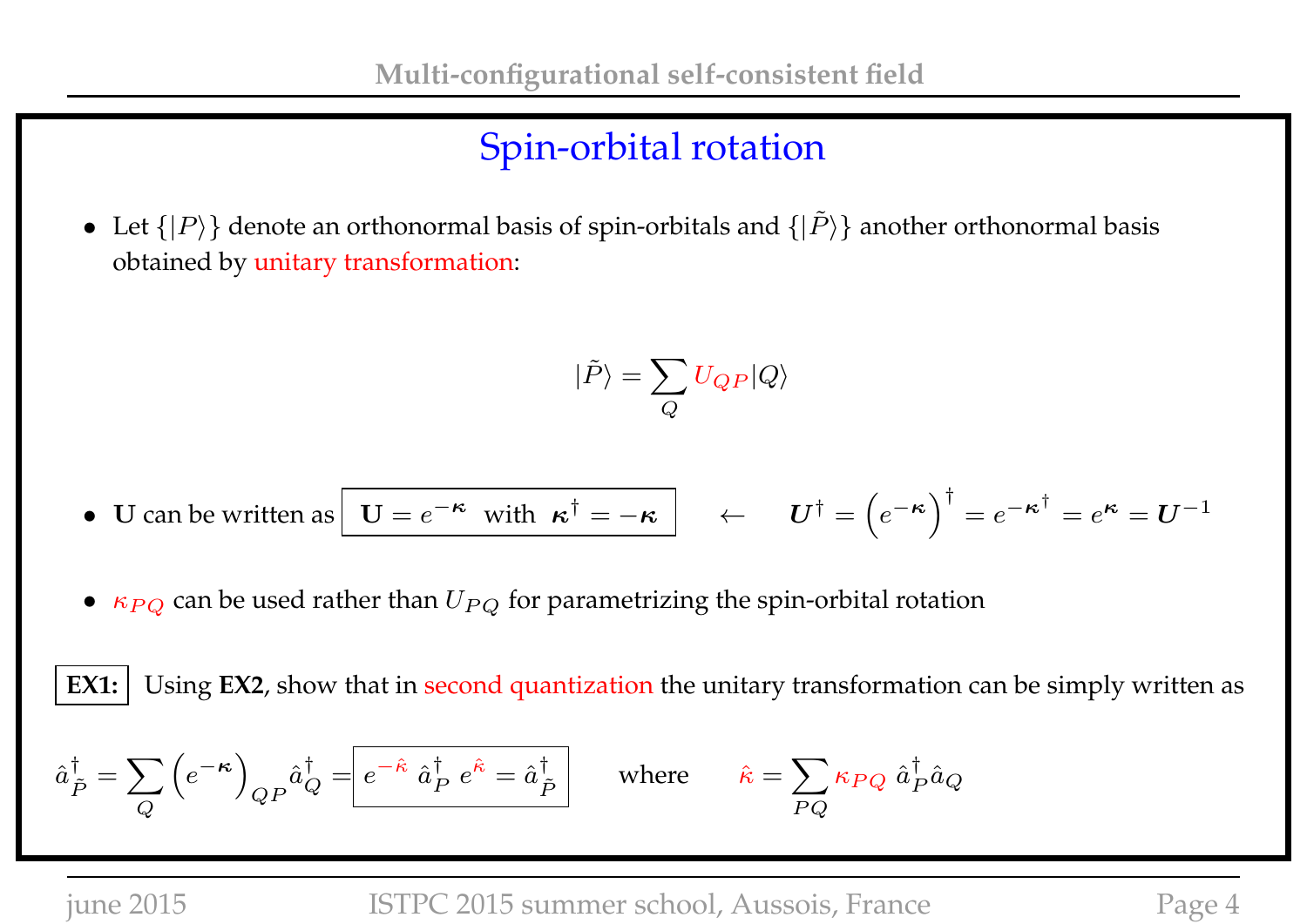### Spin-orbital rotation

• Note that the rotation operator  $\hat{\kappa}$  is anti-Hermitian:

$$
\hat{\kappa}^{\dagger}=\sum_{PQ}\kappa_{PQ}^*\;\hat{a}_{Q}^{\dagger}\hat{a}_{P}=\sum_{PQ}\kappa_{QP}^{\dagger}\;\hat{a}_{Q}^{\dagger}\hat{a}_{P}=-\sum_{PQ}\kappa_{QP}\;\hat{a}_{Q}^{\dagger}\hat{a}_{P}=-\hat{\kappa}
$$

 $\bullet~$  Unitary transformation for a  $N$  -electron Slater determinant:

$$
\begin{split}\n|\tilde{P}_{1}\tilde{P}_{2}\dots\tilde{P}_{N}\rangle &= \hat{a}_{\tilde{P}_{1}}^{\dagger}\hat{a}_{\tilde{P}_{2}}^{\dagger}\dots\hat{a}_{\tilde{P}_{N}}^{\dagger}|\text{vac}\rangle = e^{-\hat{\kappa}}\hat{a}_{P_{1}}^{\dagger}e^{\hat{\kappa}}e^{-\hat{\kappa}}\hat{a}_{P_{2}}^{\dagger}e^{\hat{\kappa}}\dots e^{-\hat{\kappa}}\hat{a}_{P_{N}}^{\dagger}e^{\hat{\kappa}}|\text{vac}\rangle \\
&= e^{-\hat{\kappa}}\hat{a}_{P_{1}}^{\dagger}\hat{a}_{P_{2}}^{\dagger}\dots\hat{a}_{P_{N}}^{\dagger}\underbrace{e^{\hat{\kappa}}|\text{vac}\rangle}_{|\text{vac}\rangle}\n\end{split}
$$

$$
\left| \tilde{P}_1 \tilde{P}_2 \dots \tilde{P}_N \right\rangle = e^{-\hat{\kappa}} \left| P_1 P_2 \dots P_N \right\rangle
$$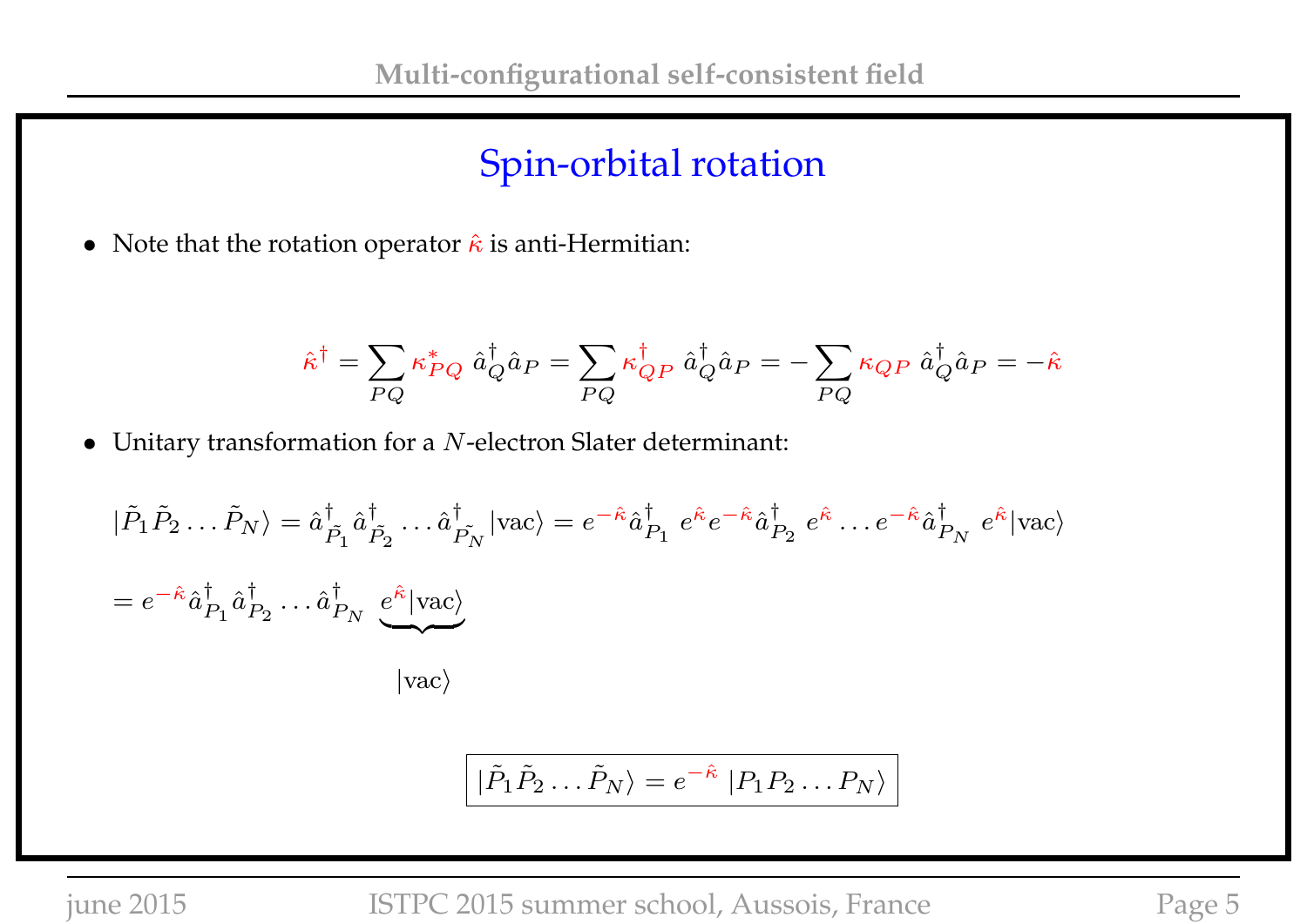### Spin-restricted orbital rotation

• In a restricted formalism the same set of orbitals is used for  $\alpha$  and  $\beta$  spins:

$$
\hat{\kappa} = \sum_{PQ} \kappa_{PQ} \hat{a}_P^{\dagger} \hat{a}_Q = \sum_{pq} \sum_{\sigma\sigma'} \underbrace{\kappa_{p,\sigma q,\sigma'}}_{\kappa_{pq} \delta_{\sigma\sigma'}} \hat{a}_{p,\sigma}^{\dagger} \hat{a}_{q,\sigma'} = \sum_{pq} \kappa_{pq} \hat{E}_{pq}
$$

• Since  $\kappa_{pq} = -\kappa_{qp}$  (real algebra)

$$
\hat{\kappa} = \sum_{p>q} \kappa_{pq} \hat{E}_{pq} - \sum_{p
$$

$$
\hat{\kappa} = \sum_{p>q} \kappa_{pq} (\hat{E}_{pq} - \hat{E}_{qp})
$$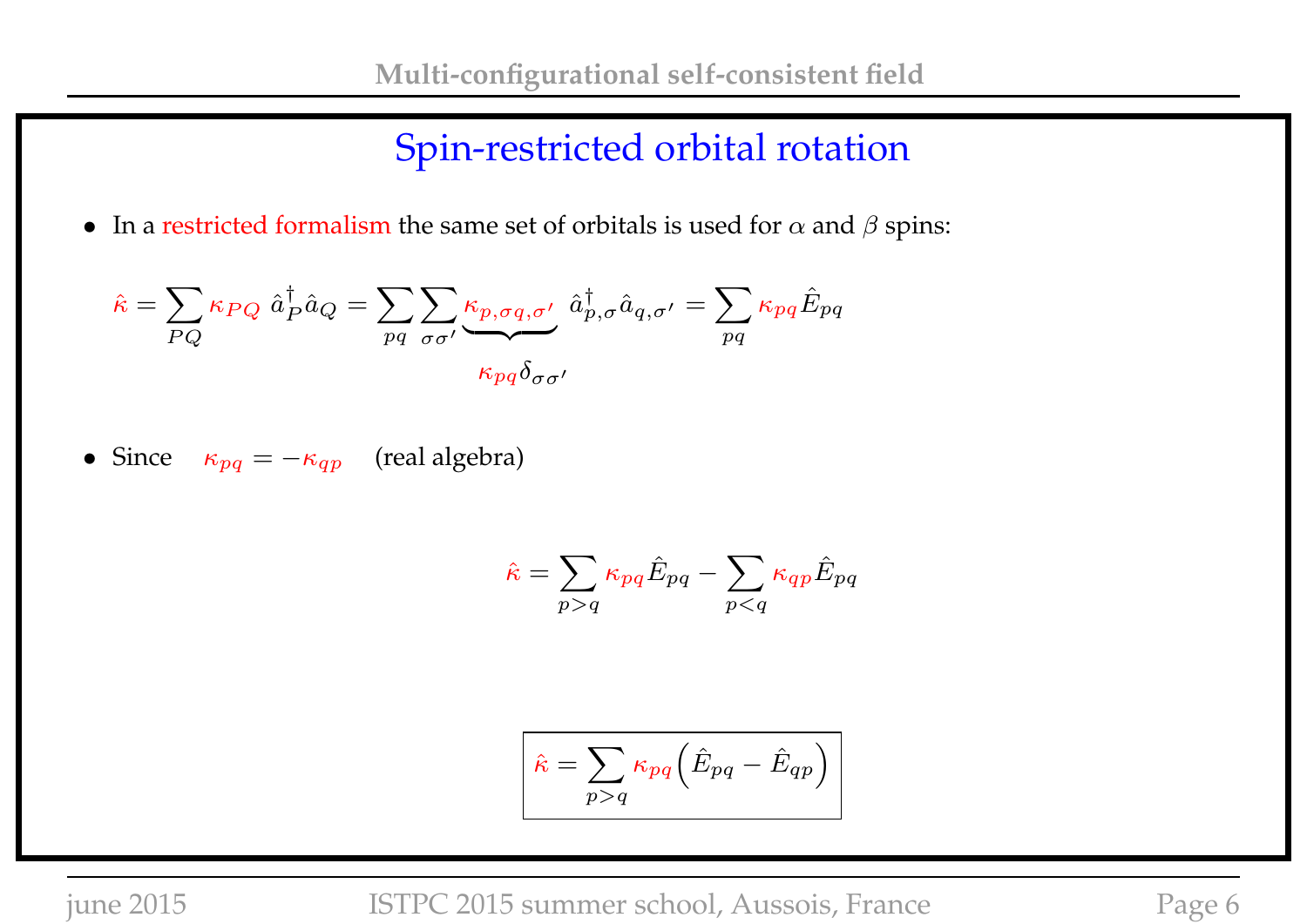- For simplicity we consider here the particular case of a non-degenerate singlet closed-shell ground state
- The HF method consists then in approximating the exact wave function  $\Psi_0$  by a single Slater determinant  $\Phi_0$ . The orbital space is thus divided in two:

**doubly occupied molecular orbitals**  $\phi_i, \phi_j, \ldots$  **unoccupied molecular orbitals**  $\phi_a, \phi_b, \ldots$ 

$$
|\Phi_0\rangle = \prod_{i}^{\mathrm{occ.}} \prod_{\sigma=\alpha,\beta} \hat{a}_{i,\sigma}^\dagger |\mathrm{vac}\rangle
$$

• The initial set of molecular orbitals is usually not optimized  $\rightarrow$  the optimized HF molecular orbitals will be obtained by means of unitary transformations (orbital rotation)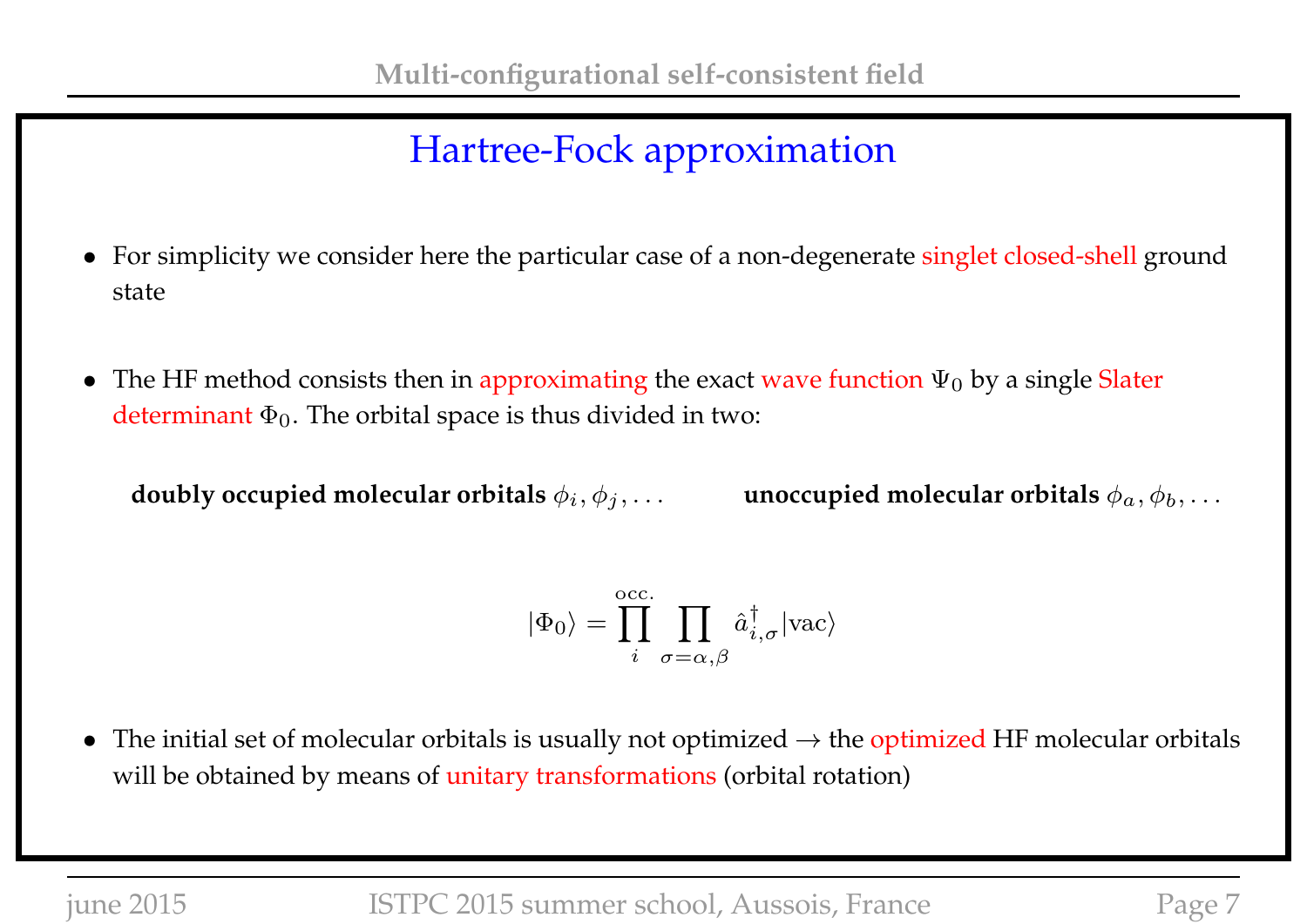$p>q$ 

• Exponential parametrization:  $|\Phi(\kappa)\rangle = e^{-\hat{\kappa}} |\Phi_0\rangle$  with  $\hat{\kappa} = \sum$  $\kappa_{pq}\Big(\hat{E}_{pq}-\hat{E}_{qp}\Big).$ 

 $\kappa =$  $\sqrt{ }$  $\overline{1}$  $\left| \right|$  $\overline{1}$  $\left| \right|$  $\overline{1}$ . .  $\kappa_{pq}$ . . . 1  $\mathbf{I}$  $\overline{1}$  $\left| \right|$  $\overline{1}$  $\overline{1}$  $p>q$ denotes the column vector containing all the parameters to be optimized

• occupied-occupied and unoccupied-unoccupied rotations:

$$
\hat{\kappa} = \sum_{i > j} \kappa_{ij} (\hat{E}_{ij} - \hat{E}_{ji}) + \sum_{i,a} \kappa_{ai} (\hat{E}_{ai} - \hat{E}_{ia}) + \sum_{a > b} \kappa_{ab} (\hat{E}_{ab} - \hat{E}_{ba})
$$
  

$$
\hat{\kappa}^{occ.}
$$

$$
\hat{\kappa}^{unc.}
$$

 $\hat\kappa^{\rm occ.}|\Phi_0\rangle=\hat\kappa^{\rm unocc.}|\Phi_0\rangle=0\to$  only occupied-unoccupied rotations will be optimized  $\to\bm\kappa=0$  $\left| \right|$  $\left| \right|$  $\left| \right|$  $\left| \right|$ 

.

 $\overline{1}$ 

 $\kappa_{ai}$ 

 $\vert$  $\left| \right|$  $\perp$  $\vert$  $\vert$ 

. . .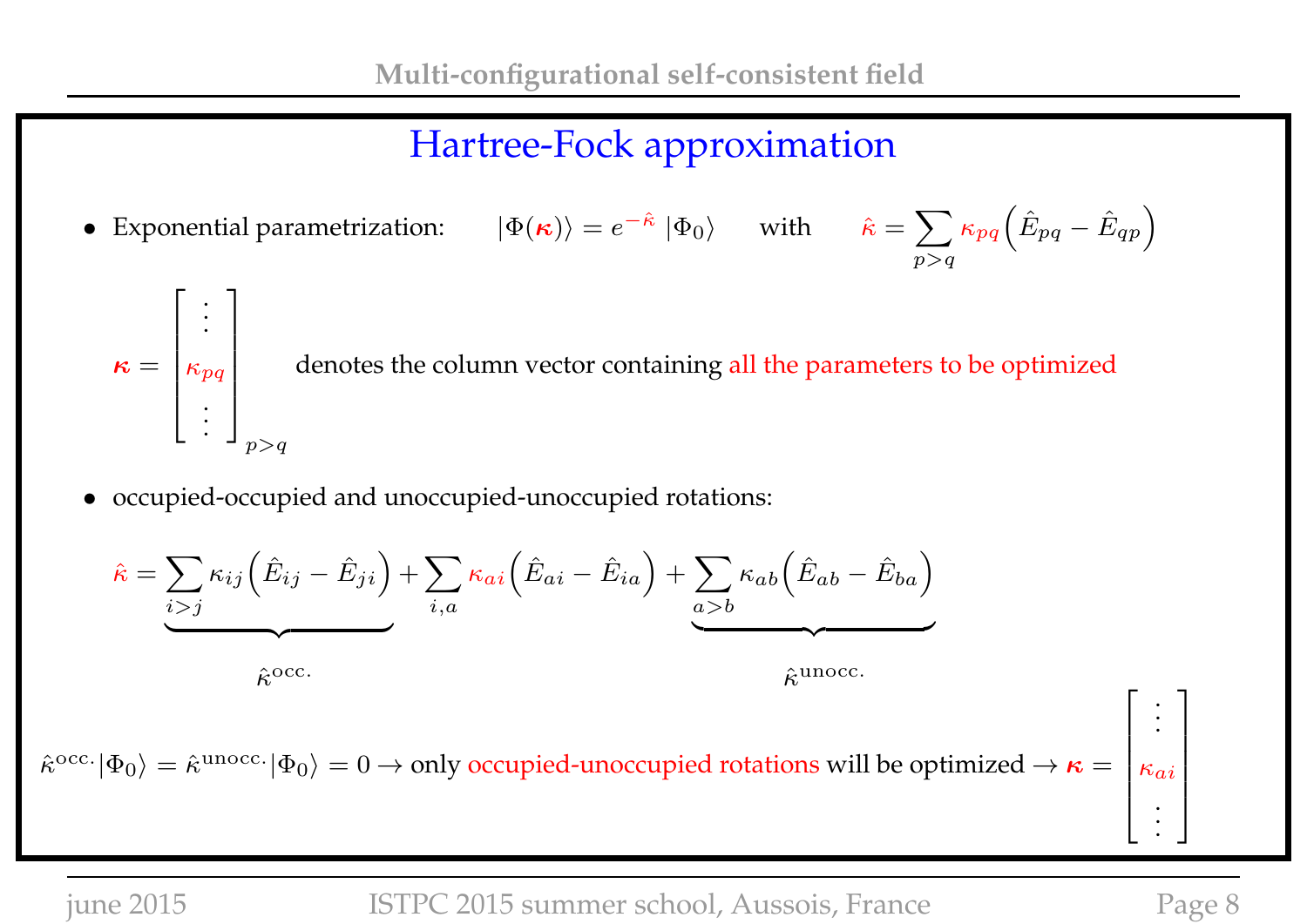• Hartree-Fock energy expression:

$$
E(\boldsymbol{\kappa}) = \frac{\langle \Phi(\boldsymbol{\kappa}) | \hat{H} | \Phi(\boldsymbol{\kappa}) \rangle}{\langle \Phi(\boldsymbol{\kappa}) | \Phi(\boldsymbol{\kappa}) \rangle} = \frac{\langle \Phi_0 | e^{-\hat{\kappa}^\dagger} \hat{H} \ e^{-\hat{\kappa}} | \Phi_0 \rangle}{\langle \Phi_0 | e^{-\hat{\kappa}^\dagger} \ e^{-\hat{\kappa}} | \Phi_0 \rangle} = \boxed{\langle \Phi_0 | e^{\hat{\kappa}} \hat{H} e^{-\hat{\kappa}} | \Phi_0 \rangle = E(\boldsymbol{\kappa})}
$$

• Variational optimization of  $\kappa$ :

$$
\frac{[1]}{{\boldsymbol{\kappa}}_+} = \left. \frac{\partial E({\boldsymbol{\kappa}})}{\partial{\boldsymbol{\kappa}}} \right|_{{\boldsymbol{\kappa}}_+} = 0
$$

• Iterative procedure (Newton method):

$$
E(\kappa) \approx E(0) + \kappa^T E_0^{[1]} + \frac{1}{2} \kappa^T E_0^{[2]} \kappa \quad \rightarrow \quad E_{\kappa_+}^{[1]} \approx E_0^{[1]} + E_0^{[2]} \kappa_+ = 0 \quad \rightarrow \quad E_0^{[2]} \underbrace{\kappa_+}_{\sim} = -E_0^{[1]}
$$

- Update the HF determinant:  $\Phi_0 \leftarrow \Phi(\kappa_+)$  Newton step
- HF calculation converged when

$$
E_0^{[1]}=0
$$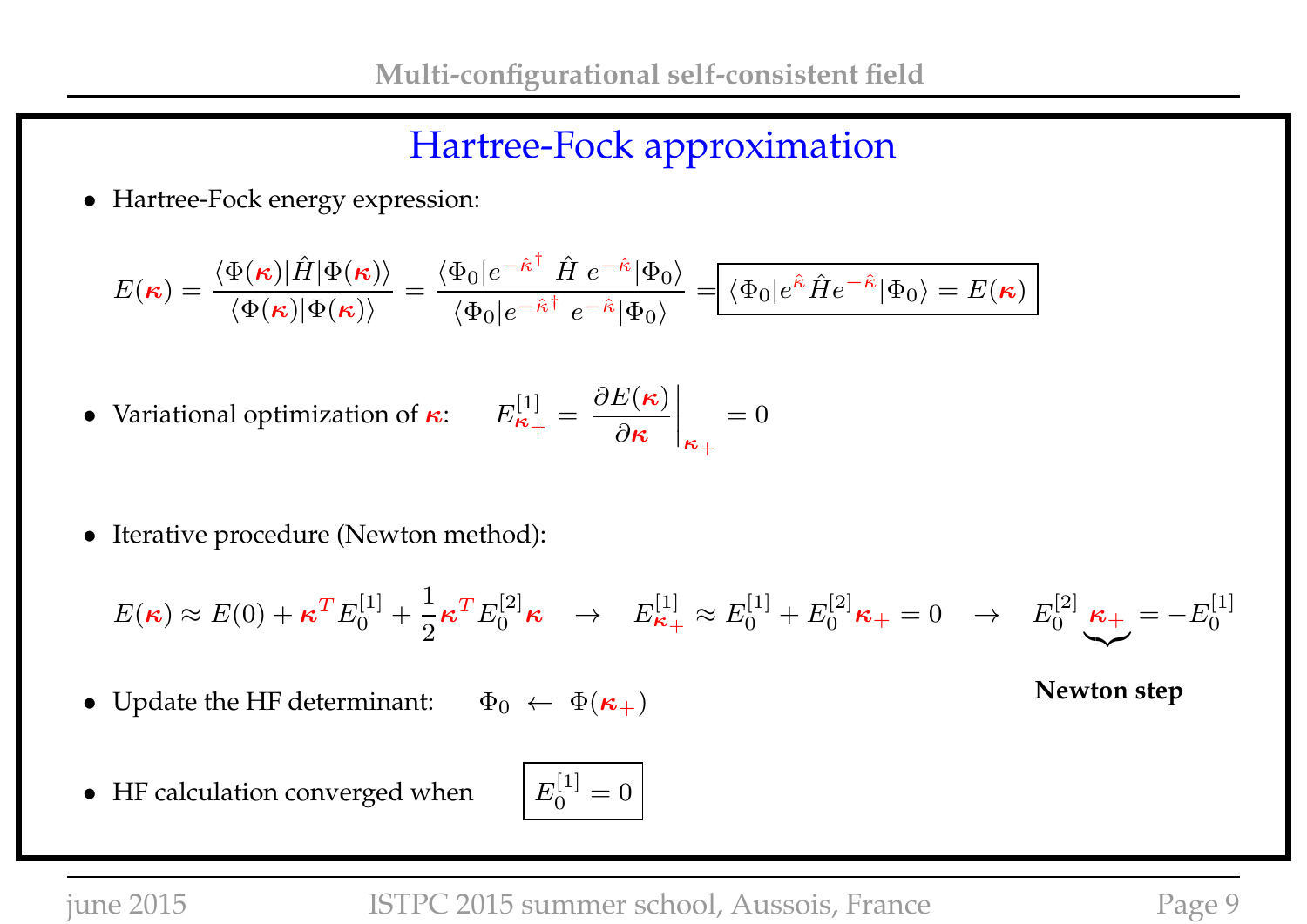Note: The exponential parametrization can also be used in Kohn-Sham DFT

$$
\langle \Phi(\mathbf{\kappa})|\hat{H}|\Phi(\mathbf{\kappa})\rangle \quad \longrightarrow \quad \langle \Phi(\mathbf{\kappa})|\hat{T}+\hat{V}_{\mathrm{ne}}|\Phi(\mathbf{\kappa})\rangle + E_{\mathrm{Hxc}}[n(\mathbf{\kappa})]
$$

where  $|\Phi(\kappa)\rangle = e^{-\hat{\kappa}} |\Phi^{\text{KS}}\rangle$ ,  $n(\kappa, \mathbf{r}) = \langle \Phi(\kappa)|\hat{n}(\mathbf{r})|\Phi(\kappa)\rangle$ ,

$$
\hat{n}(\mathbf{r}) = \hat{E}_{\mathbf{r}\mathbf{r}} = \sum_{\sigma} \hat{\Psi}^{\dagger}(\mathbf{r}, \sigma) \hat{\Psi}(\mathbf{r}, \sigma) = \sum_{p,q} \phi_p(\mathbf{r}) \phi_q(\mathbf{r}) \hat{E}_{pq} \qquad \longleftarrow \text{density operator}
$$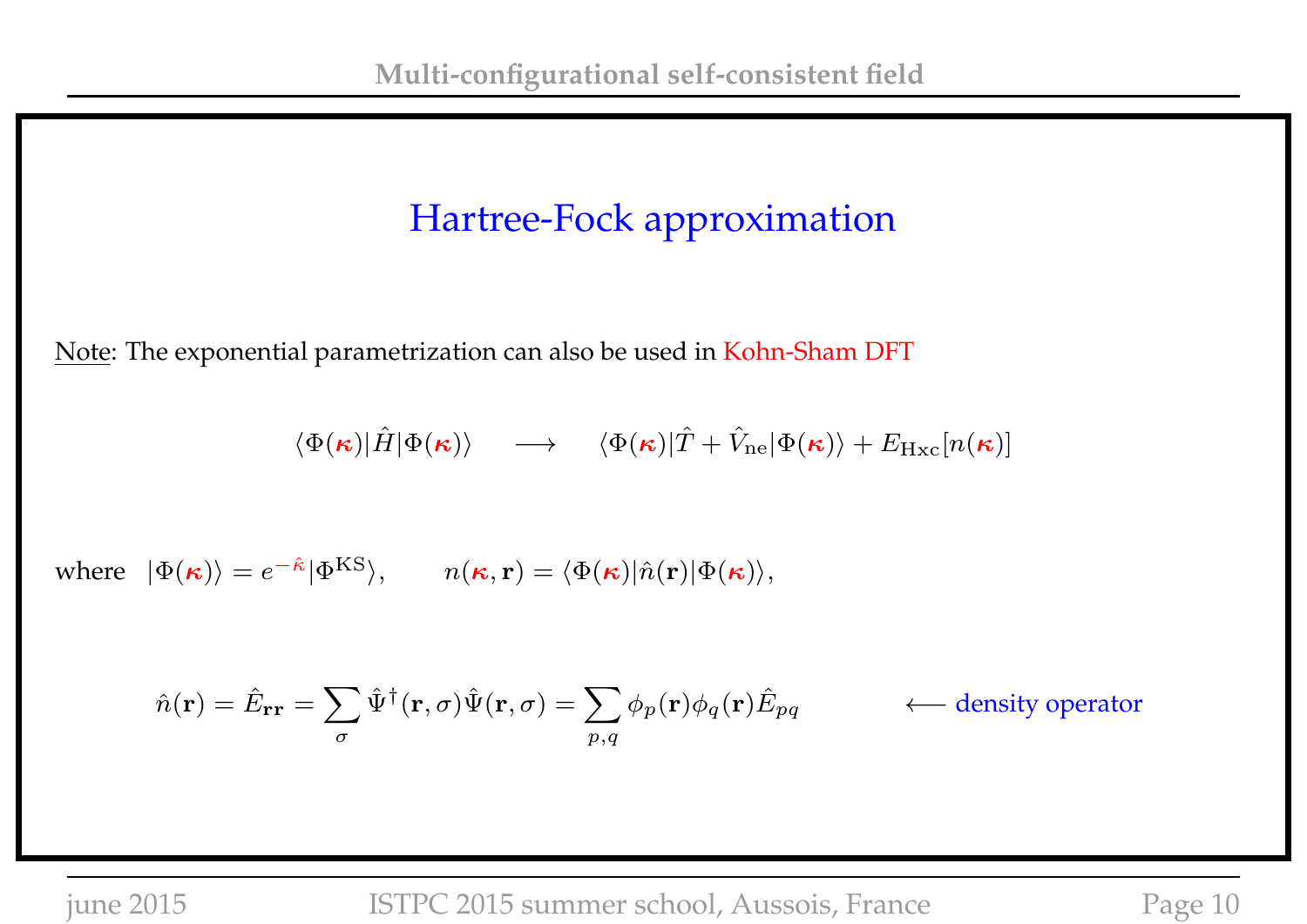**EX2:** Using the Taylor expansion of  $\hat{f}(x) = e^{-x\hat{A}} \hat{B} e^{x\hat{A}}$  about  $x = 0$ , prove the *Baker-Campbell-Hausdorff* (BCH) expansion:

$$
e^{-\hat{A}}\,\hat{B}\,e^{\hat{A}} = \hat{B} + \sum_{n=1}^{+\infty} \frac{1}{n!} \left[\hat{B}, \hat{A}\right]_{n} \qquad \qquad [\hat{B}, \hat{A}\right]_{n+1} = \left[\left[\hat{B}, \hat{A}\right]_{n}, \hat{A}\right], \quad [\hat{B}, \hat{A}\right]_{1} = [\hat{B}, \hat{A}]
$$

$$
= \hat{B} + [\hat{B}, \hat{A}] + \frac{1}{2} [[\hat{B}, \hat{A}], \hat{A}] + \dots
$$

• Analytical formulas for the gradient and the hessian:

$$
E(\kappa) = E(0) + \underbrace{\langle \Phi_0 | [\hat{\kappa}, \hat{H}] | \Phi_0 \rangle}_{ai} + \frac{1}{2} \langle \Phi_0 | [\hat{\kappa}, [\hat{\kappa}, \hat{H}]] | \Phi_0 \rangle + \dots
$$
\n
$$
\sum_{ai} \kappa_{ai} \langle \Phi_0 | [\hat{E}_{ai} - \hat{E}_{ia}, \hat{H}] | \Phi_0 \rangle \rightarrow E_{0,ai}^{[1]} = \langle \Phi_0 | [\hat{E}_{ai} - \hat{E}_{ia}, \hat{H}] | \Phi_0 \rangle
$$

 $= -2\langle \Phi_0|\hat{H}\hat{E}_{ai}|\Phi_0\rangle = 0$  (Brillouin theorem)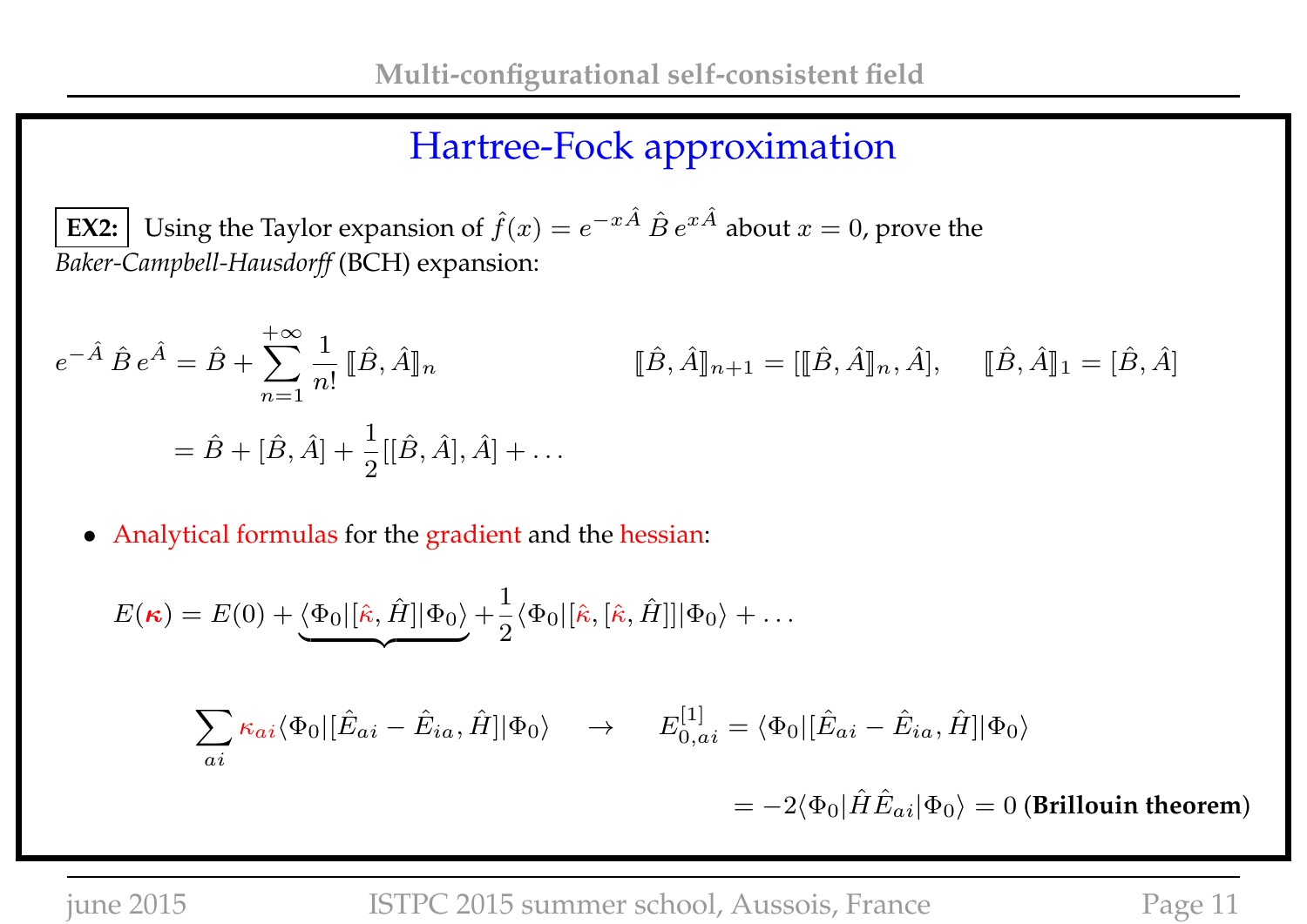### Fock matrix and canonical orbitals

**EX3:** Using the simplified commutator expression  $[\hat{E}_{pq}, \hat{E}_{rs}] = \delta_{qr}\hat{E}_{ps} - \delta_{ps}\hat{E}_{rq}$ , show that

$$
E_{0,ai}^{[1]} = 2\langle \Phi_0 | [\hat{E}_{ai}, \hat{H}] | \Phi_0 \rangle = -4f_{ia} = E_{0,ai}^{[1]}
$$

where the Fock matrix elements are defined as  $f_{pq} = h_{pq} + \sum$ rs  $\int \langle p r | q s \rangle - \frac{1}{2}$ 2  $\langle pr|sq\rangle D_{rs},$ 

 $D_{rs} = \langle \Phi_0 | \hat{E}_{rs} | \Phi_0 \rangle$  ← one-electron density matrix

• Canonical HF orbitals:

$$
\mathbf{D} = \begin{bmatrix} \mathbf{D}^{\text{occ.}} & 0 \\ 0 & 0 \end{bmatrix} \quad \mathbf{f} = \begin{bmatrix} \mathbf{f}^{\text{occ.}} & 0 \\ 0 & \mathbf{f}^{\text{unocc.}} \end{bmatrix} \longrightarrow \qquad \mathbf{D}' = \mathbf{D}, \quad \mathbf{f}' = \begin{bmatrix} \mathbf{f}'^{\text{occ.}} & 0 \\ 0 & \mathbf{f}'^{\text{unocc.}} \end{bmatrix}
$$

$$
\mathbf{D}_{ij}^{\text{occ.}} = 2\delta_{ij} \qquad \mathbf{f}_{ij}^{\text{occ.}} = f_{ij}, \quad \mathbf{f}_{ab}^{\text{unocc.}} = f_{ab} \qquad \qquad \mathbf{f'}_{ij}^{\text{occ.}} = \delta_{ij}\varepsilon_i, \quad \mathbf{f'}_{ab}^{\text{unocc.}} = \delta_{ab}\varepsilon_a
$$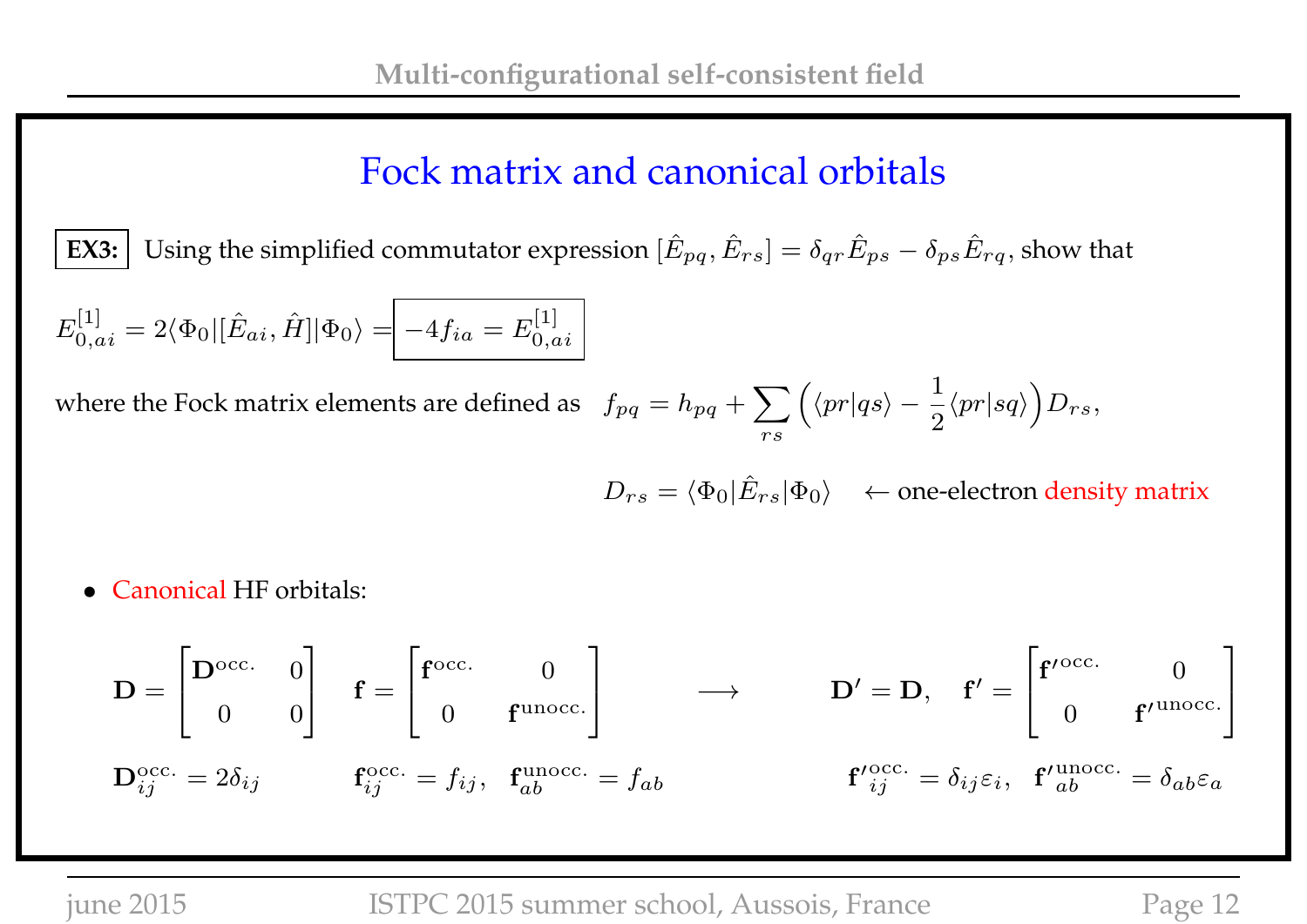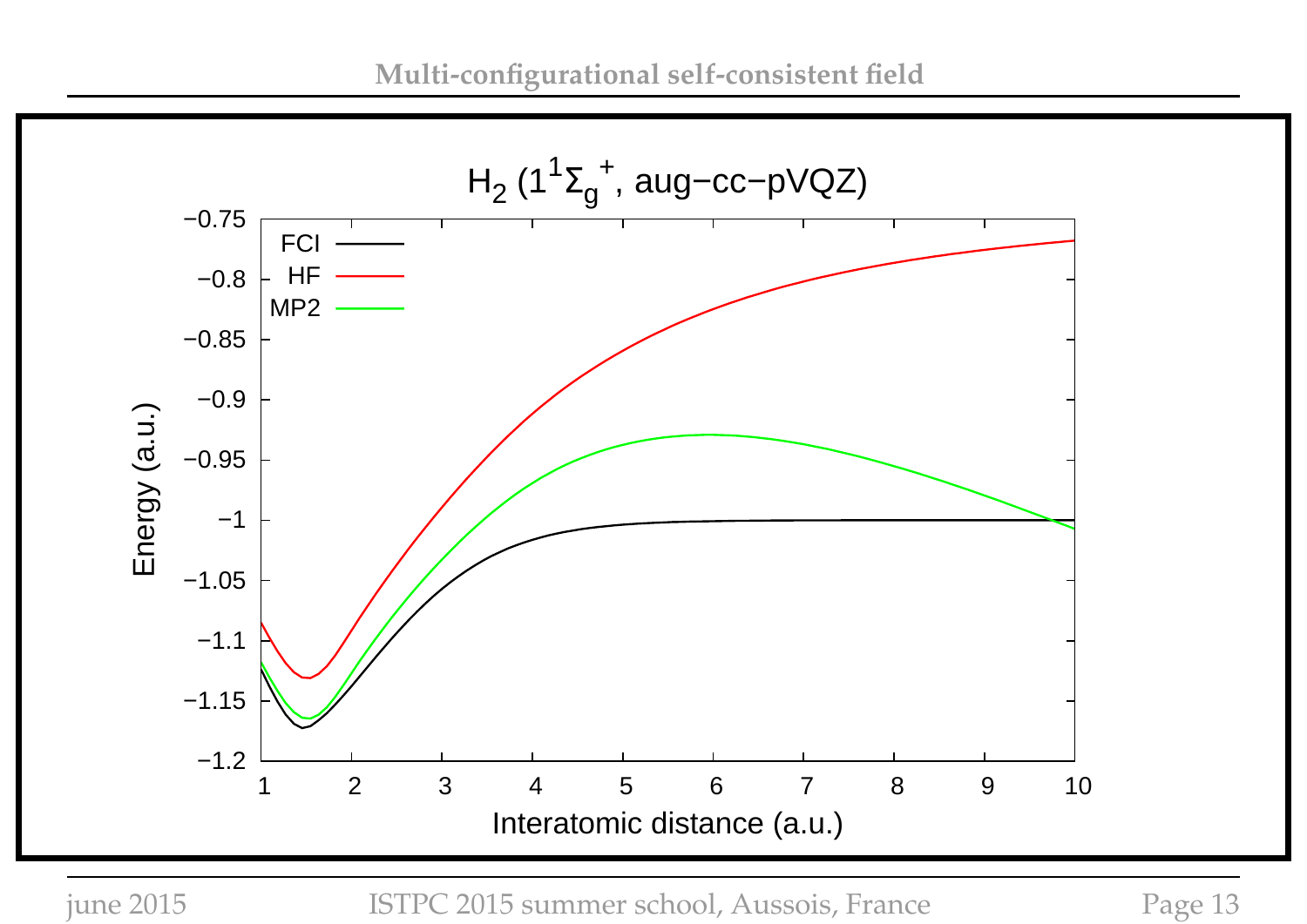#### Static correlation

 $\bullet$  H<sub>2</sub> in the equilibrium geometry:

$$
|\Psi_0\rangle = C_0 |1\sigma_g^{\alpha} 1\sigma_g^{\beta}\rangle + \dots
$$
 where  $|C_0|^2 = 98\%$  no static correlation

• In the dissociation limit:  $H_A...H_B$  and NOT  $H_A^ \overline{A} \cdots H_B^+$  or  $H_A^+ \cdots H_B^-$ 

$$
\phi_{1\sigma_g}(\mathbf{r}) = \frac{1}{\sqrt{2}} \Big( \phi_{1s_A}(\mathbf{r}) + \phi_{1s_B}(\mathbf{r}) \Big) \quad \text{and} \quad \phi_{1\sigma_u}(\mathbf{r}) = \frac{1}{\sqrt{2}} \Big( \phi_{1s_A}(\mathbf{r}) - \phi_{1s_B}(\mathbf{r}) \Big)
$$
  

$$
|1\sigma_g^{\alpha}1\sigma_g^{\beta}\rangle = \frac{1}{2} \Big( |1s_A^{\alpha}1s_B^{\beta}\rangle + |1s_B^{\alpha}1s_A^{\beta}\rangle + |1s_A^{\alpha}1s_A^{\beta}\rangle + |1s_B^{\alpha}1s_B^{\beta}\rangle \Big)
$$
  

$$
-|1\sigma_u^{\alpha}1\sigma_u^{\beta}\rangle = \frac{1}{2} \Big( |1s_A^{\alpha}1s_B^{\beta}\rangle + |1s_B^{\alpha}1s_A^{\beta}\rangle - |1s_A^{\alpha}1s_A^{\beta}\rangle - |1s_B^{\alpha}1s_B^{\beta}\rangle \Big)
$$

$$
\bigg|\ket{\Psi_0}=\frac{1}{\sqrt{2}}\Big(\ket{1\sigma_g^\alpha 1\sigma_g^\beta}-\ket{1\sigma_u^\alpha 1\sigma_u^\beta}\Big)
$$

strong static correlation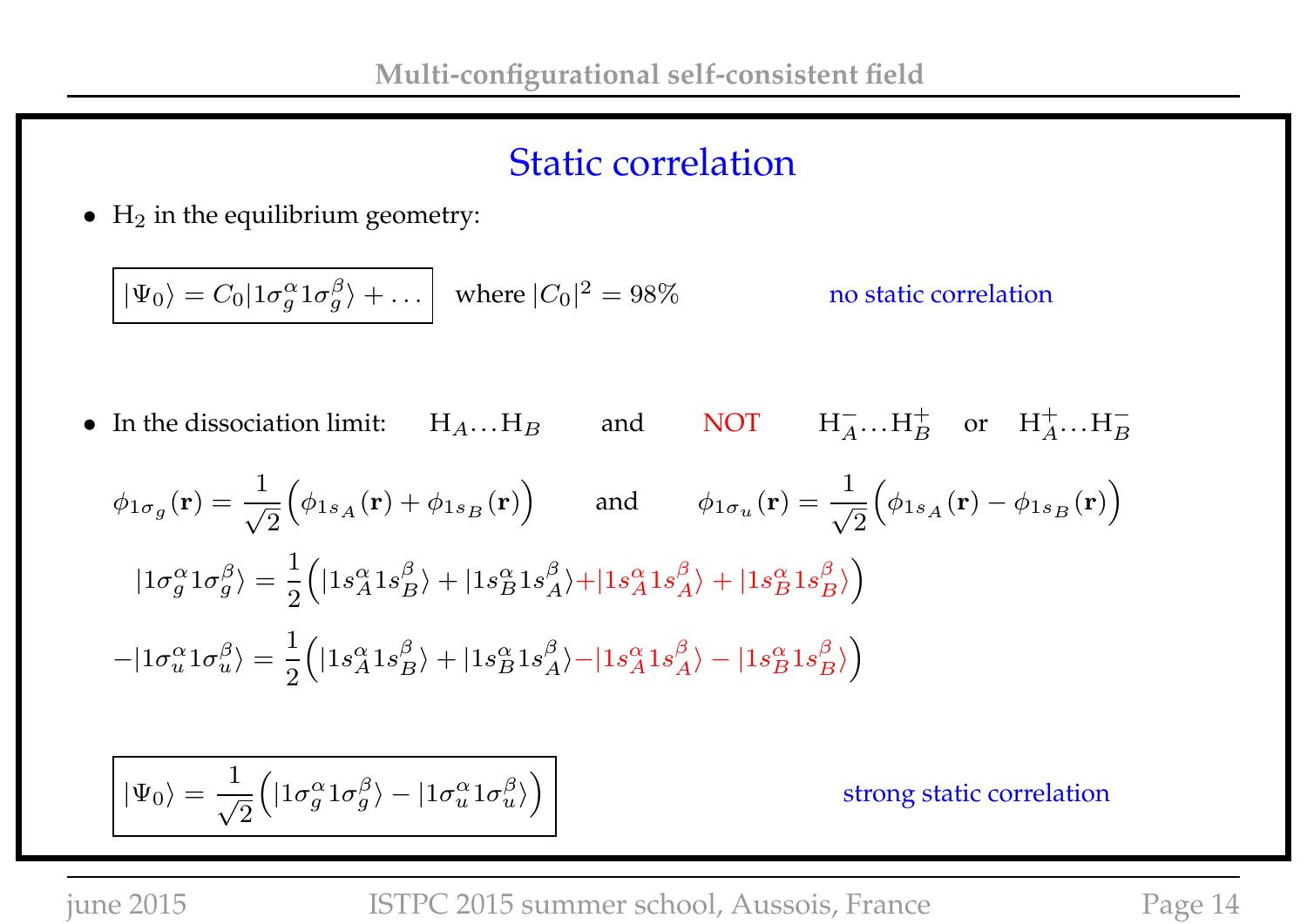#### $H_2$  in a minimal basis

#### **EXERCISE:**

**(1)** Show that the Hamiltonian matrix for  $H_2$  can be written in the basis of the two single-determinant states  $|1\sigma^\alpha_q\>$  $\frac{\alpha}{g}1\sigma_{g}^{\beta}\rangle$  and  $|1\sigma_{u}^{\alpha}1\sigma_{u}^{\beta}\rangle$  as follows,

$$
[\hat{H}] = \left[ \begin{array}{cc} E_g & K \\ K & E_u \end{array} \right], \quad \text{where}
$$

 $\text{for} \hspace{0.3cm} i = g,u, \hspace{0.3cm} E_i = 2h_{ii} + \langle 1\sigma_i 1\sigma_i | 1\sigma_i 1\sigma_i \rangle, \hspace{0.3cm} h_{ii} = \langle 1\sigma_i | \hat{h} | 1\sigma_i \rangle, \hspace{0.3cm} K = \langle 1\sigma_u 1\sigma_u | 1\sigma_g 1\sigma_g \rangle.$ 

**(2)** In the following, we use the minimal basis consisting of the two 1s atomic orbitals. Explain why, in the dissociation limit,  $E_g = E_u$  and  $K =$ 1 2  $\langle 1s1s|1s1s \rangle > 0$ .

**(3)** Conclude that, in the dissociation limit, the ground state is multiconfigurational and does correspond to two neutral hydrogen atoms with energy  $E_g - K$ .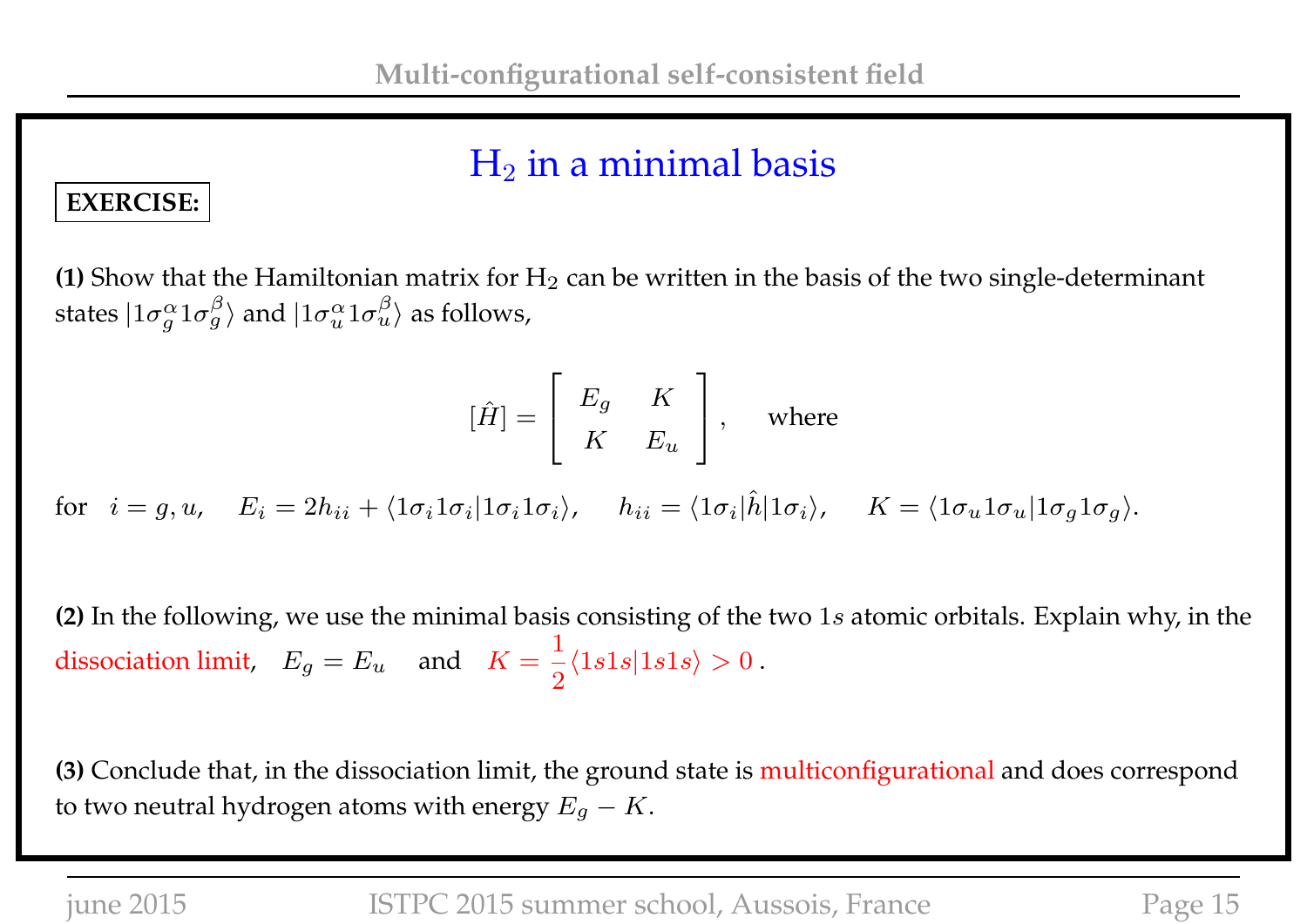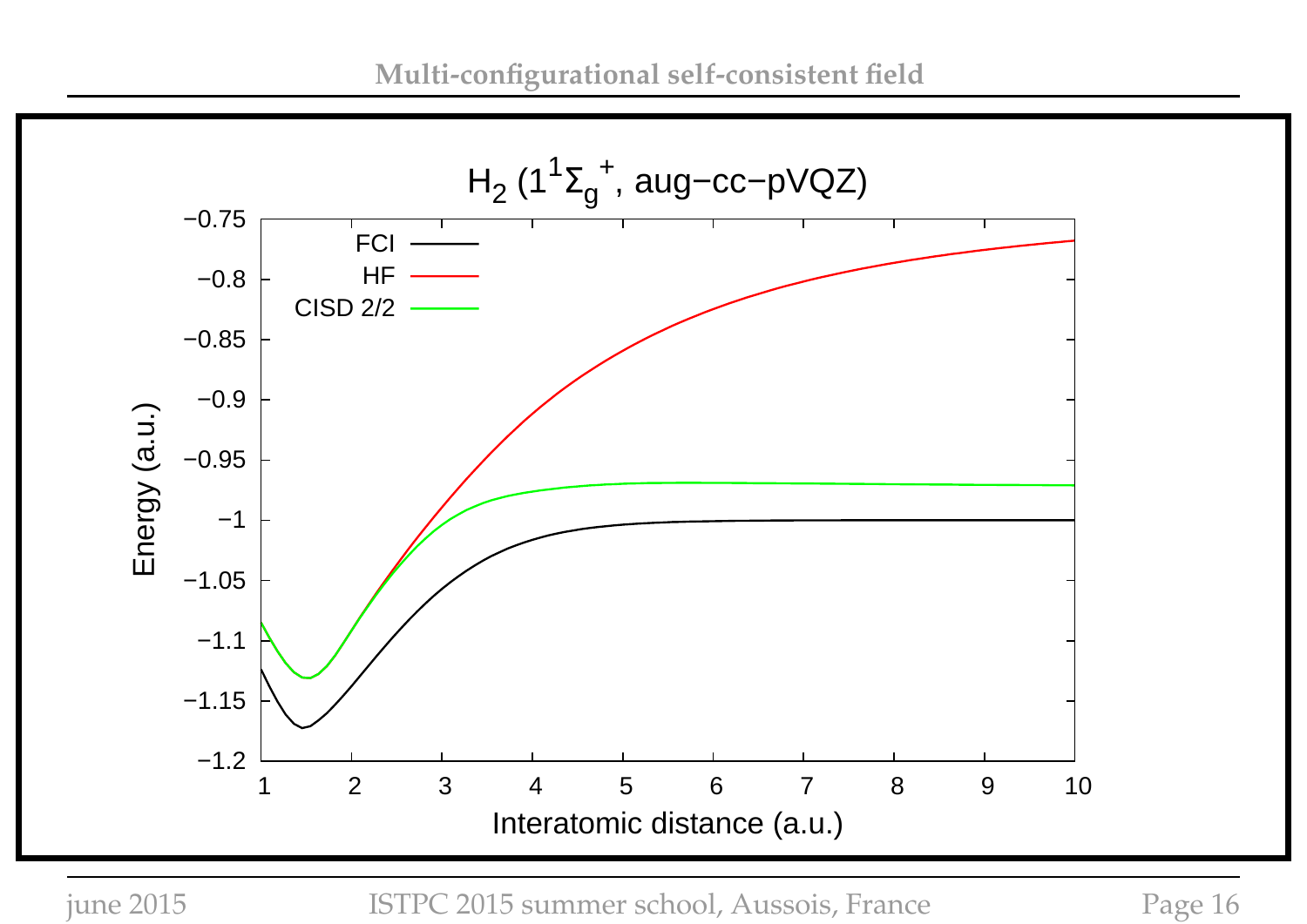#### Multi-Configurational Self-Consistent Field model (MCSCF)

• The MCSCF model consists in performing a CI calculation with a reoptimization of the orbitals

$$
|\Psi(\mathbf{\kappa}, \mathbf{C})\rangle = e^{-\hat{\kappa}} \left(\sum_i C_i |i\rangle\right)
$$

- The MCSCF model is a multiconfigurational extension of HF which aims at describing static correlation: a limited number of determinants should be sufficient.
- Short-range dynamical correlation is treated afterwards (post-MCSCF models)
- Choice of the determinants: active space
	- H. . H 2 electrons in 2 orbitals  $(1\sigma_g, 1\sigma_u) \rightarrow 2/2$
	- Be 2 electrons in 4 orbitals  $(2s, 2p_x, 2p_y, 2p_z) \rightarrow 2/4$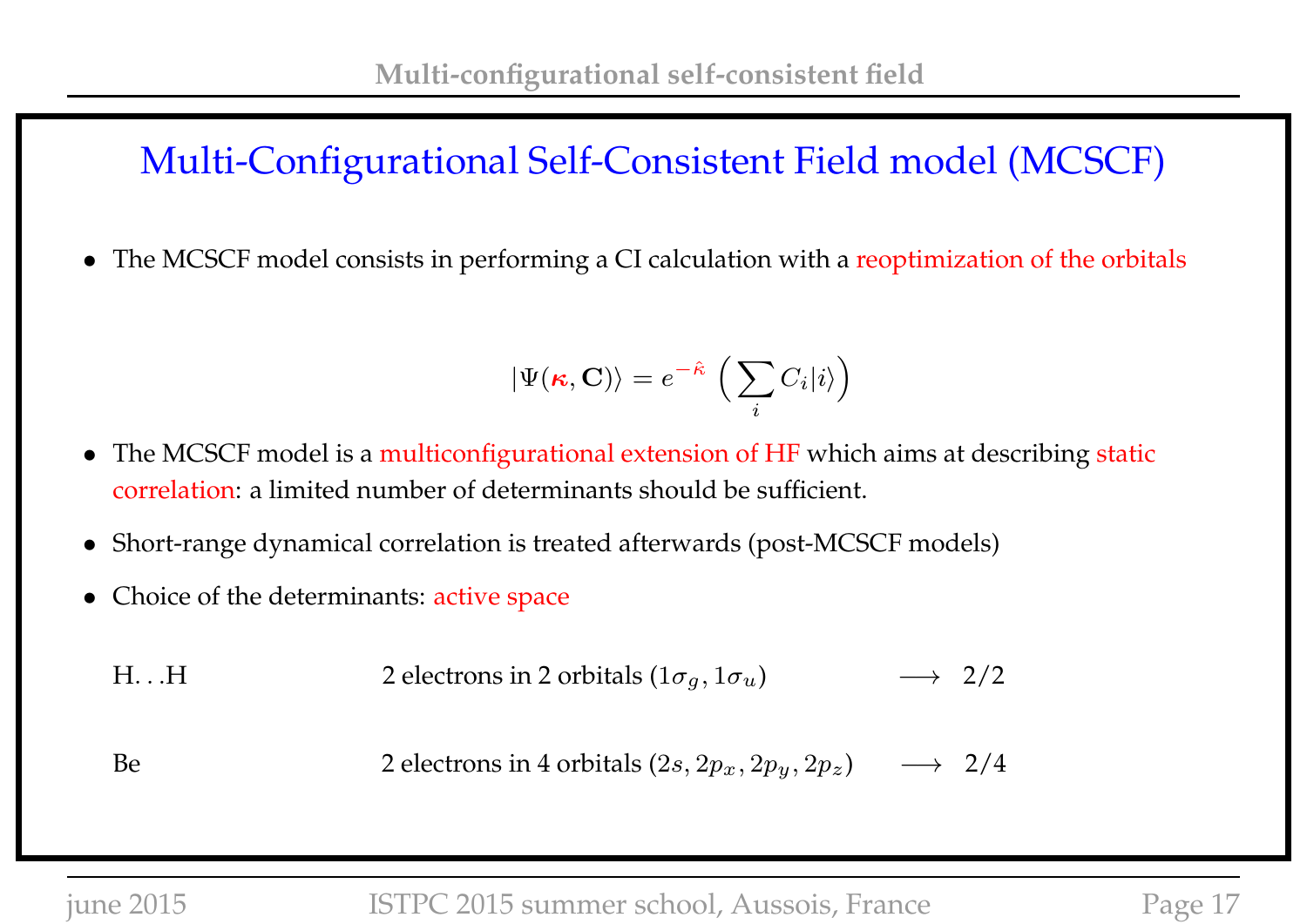#### Multi-Configurational Self-Consistent Field model (MCSCF)

• Complete Active Space (CAS) for Be:  $|1s^22s^2\rangle, |1s^22p_x^2\rangle, |1s^22p_y^2\rangle$  $\langle x^2\rangle, |1s^2 2p_z^2\rangle$  $\binom{2}{z}$ ,

| if all the determinants are included in the MCSCF calculation $\longrightarrow$ | <b>CASSCF</b> |
|---------------------------------------------------------------------------------|---------------|
| if a Restricted Active Space (RAS) is used                                      | <b>RASSCF</b> |
| • The orbital space is now divided in three:                                    |               |

| doubly occupied molecular orbitals (inactive) | $\phi_i, \phi_j, \ldots$ | $\perp s$            |
|-----------------------------------------------|--------------------------|----------------------|
| active molecular orbitals                     | $\phi_u, \phi_v, \ldots$ | $2s,2p_x,2p_y,2p_z$  |
| unoccupied molecular orbitals                 | $\phi_a, \phi_b, \ldots$ | $3s, 3p, 3d, \ldots$ |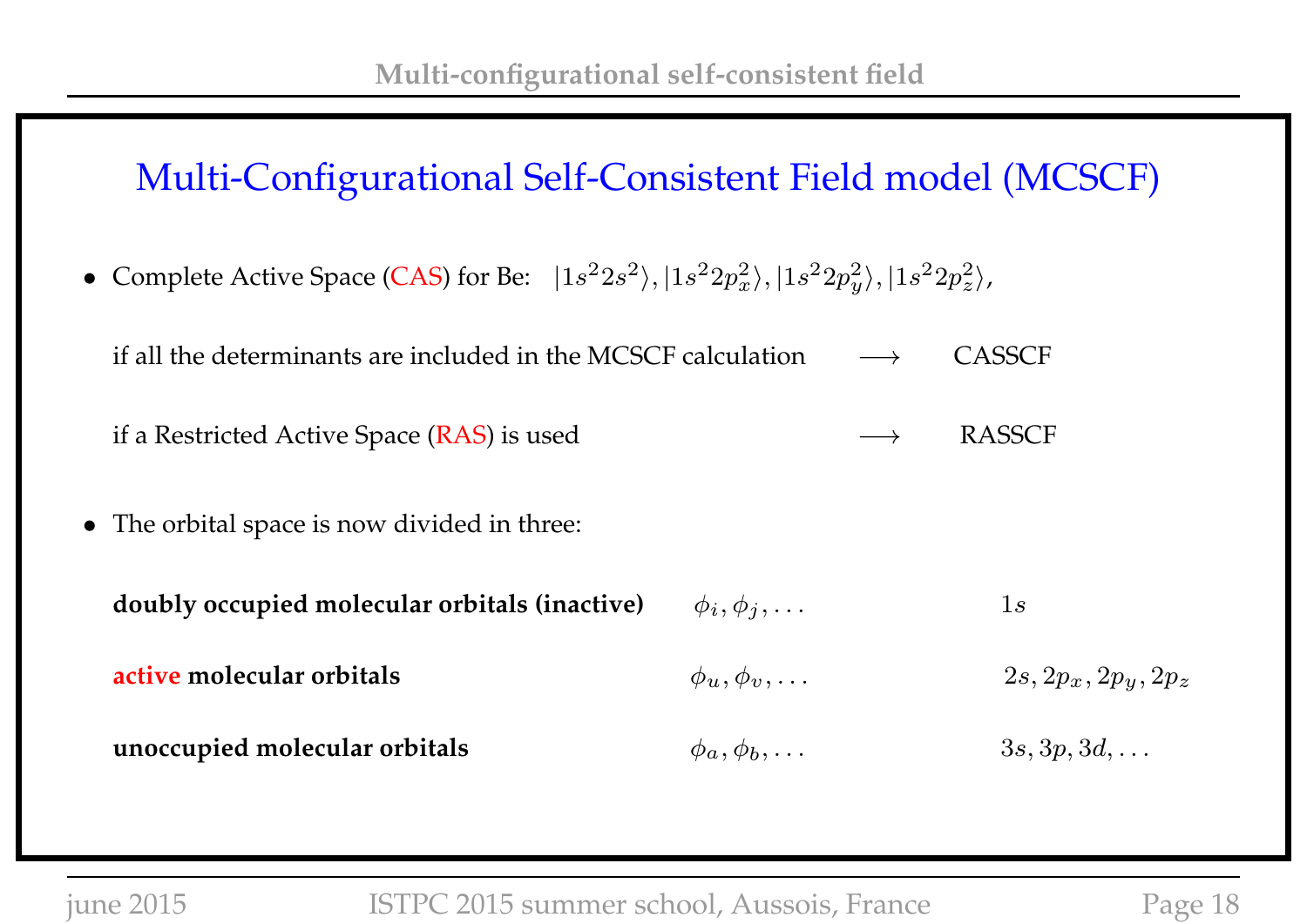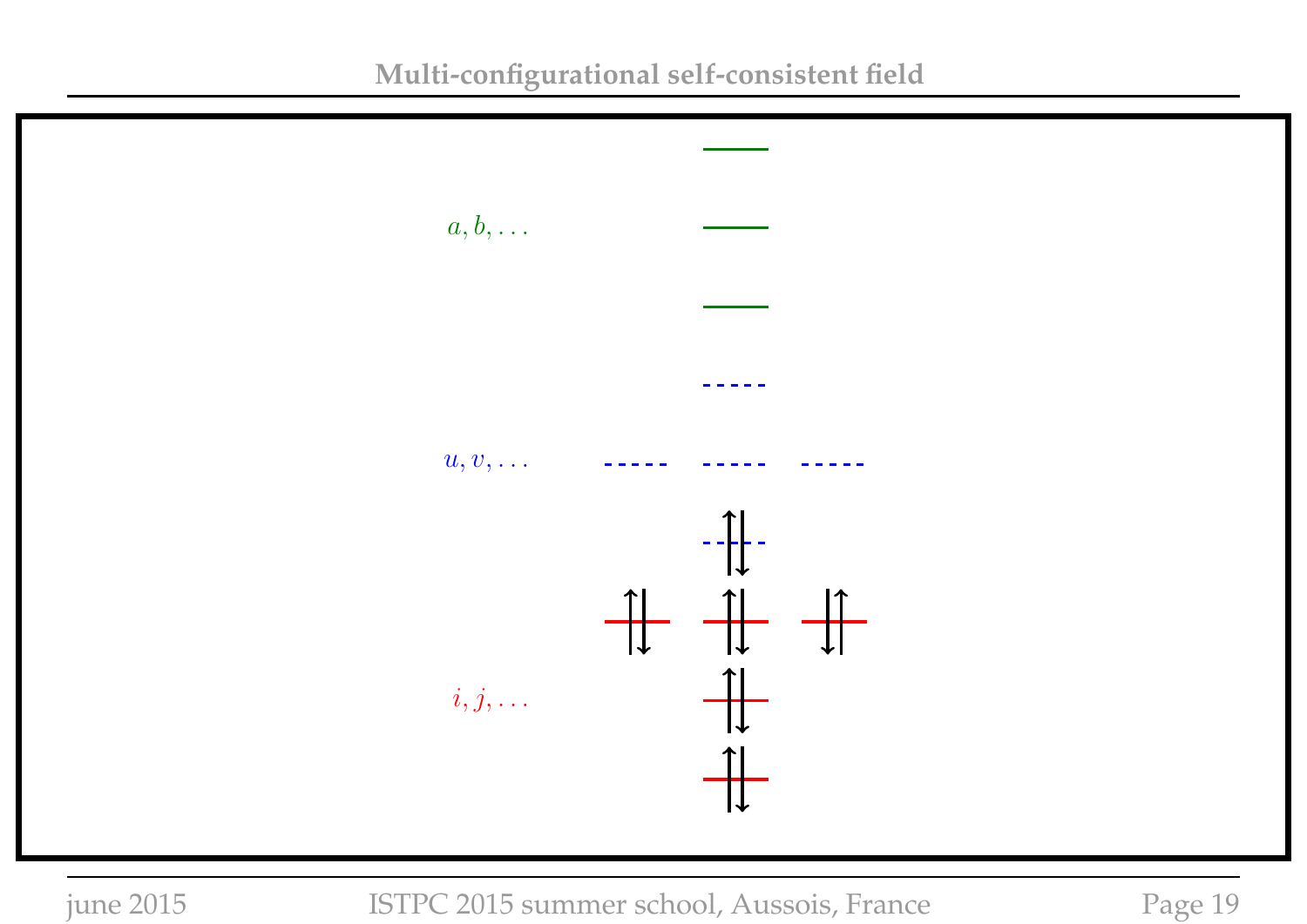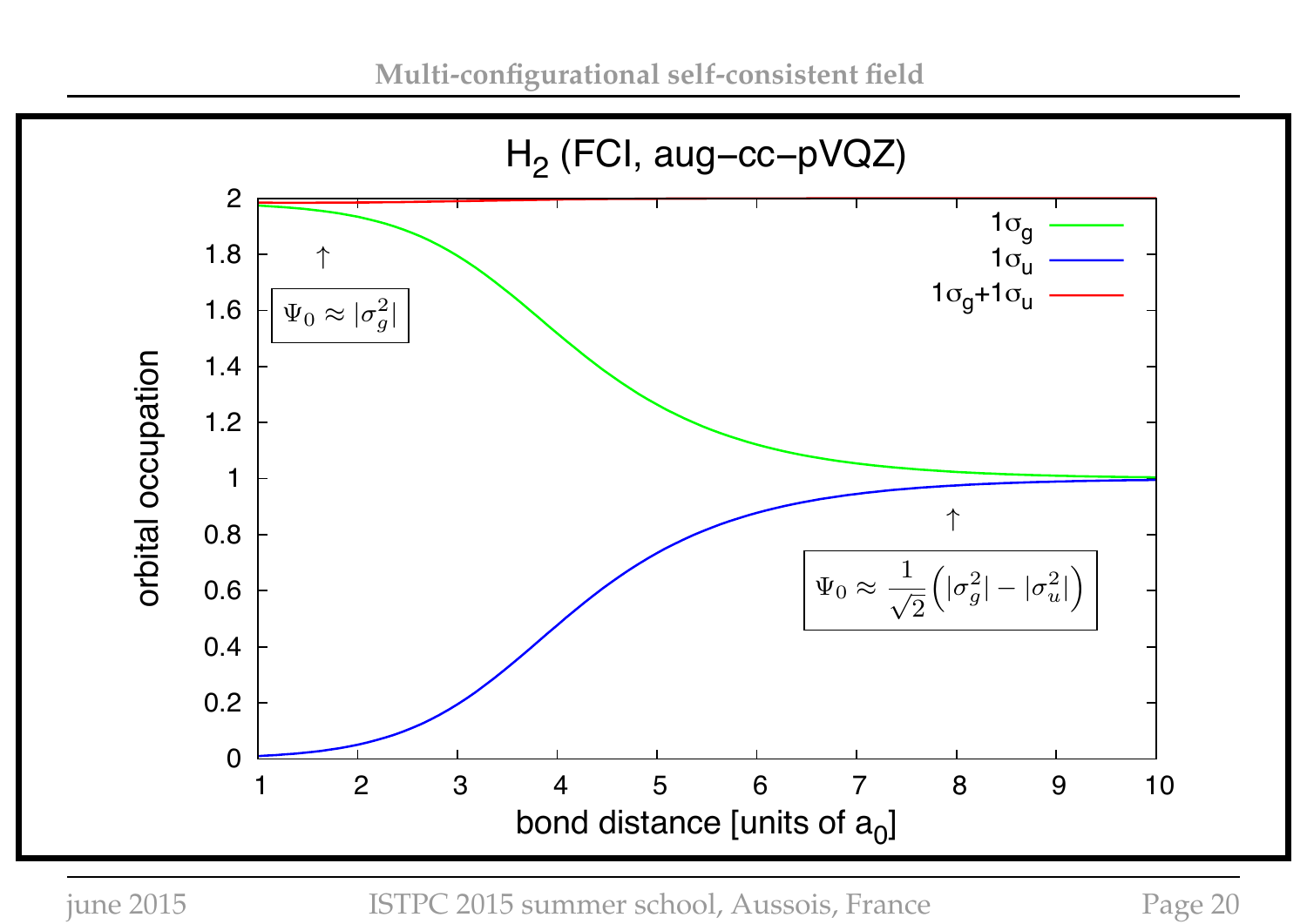#### Multi-Configurational Self-Consistent Field model (MCSCF)

**EX6:** In order to illustrate with  $H_2$  the fact that active orbitals can be partially occupied, show that the active part of the density matrix  ${}^A\mathbf{D}$ , defined as

$$
{}^A\mathbf{D}_{vw} = \langle \Psi | \hat{E}_{vw} | \Psi \rangle,
$$

where 
$$
|\Psi\rangle = \frac{1}{\sqrt{1+c^2}} \Big( |1\sigma_g^{\alpha} 1\sigma_g^{\beta} \rangle - c |1\sigma_u^{\alpha} 1\sigma_u^{\beta} \rangle \Big),
$$

equals

$$
{}^{A}\mathbf{D} = \begin{bmatrix} \frac{2}{1+c^2} & 0 \\ 0 & \frac{2c^2}{1+c^2} \end{bmatrix}.
$$

Note: In the particular case of a single determinantal wave function ( $c = 0$ ) the active density matrix reduces to  $\sqrt{ }$  $\overline{1}$ 2 0 0 0 1  $\vert \cdot$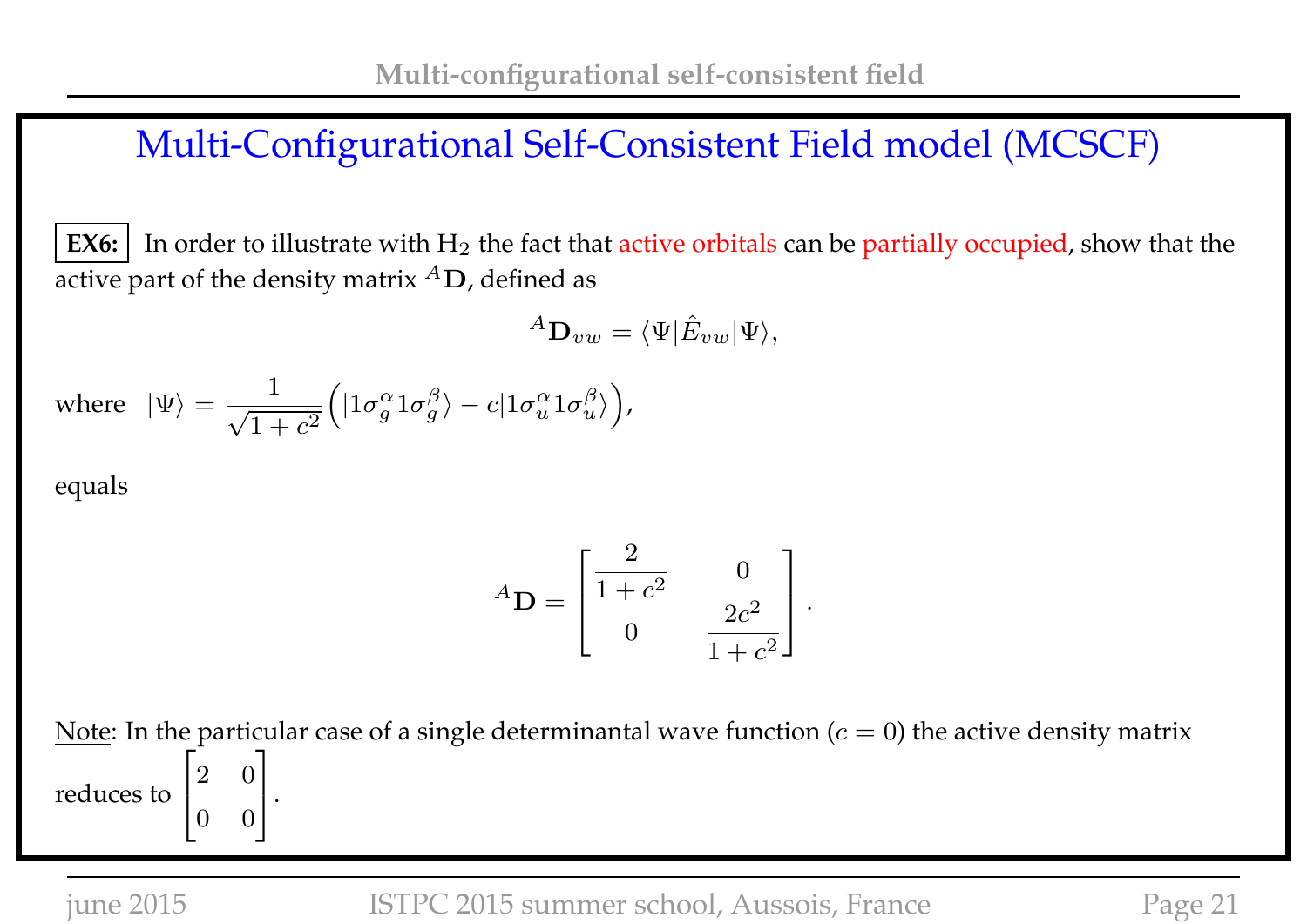• Iterative optimization of the orbital rotation vector  $\kappa$  and the CI coefficients  $C_i$ :

$$
|\Psi^{(0)}\rangle = \sum_{i} C_{i}^{(0)}|i\rangle \qquad \longleftarrow \text{ normalized starting wave function} \begin{bmatrix} \vdots \\ \vdots \\ \kappa_{pq} \end{bmatrix}
$$
  
\n
$$
|\Psi(\lambda)\rangle = e^{-\hat{\kappa}} \frac{|\Psi^{(0)}\rangle + \hat{Q}|\delta\rangle}{\sqrt{1 + \langle \delta|\hat{Q}|\delta\rangle}} \qquad \longleftarrow \text{ convenient parametrization} \quad \lambda = \begin{bmatrix} \vdots \\ \kappa_{pq} \\ \vdots \\ \delta_i \\ \delta_i \\ \vdots \end{bmatrix} p > q
$$
  
\n
$$
\hat{Q} = 1 - |\Psi^{(0)}\rangle\langle\Psi^{(0)}|, \quad |\delta\rangle = \sum_{i} \delta_{i}|i\rangle, \quad \langle\Psi^{(0)}|\hat{Q}|\delta\rangle = 0, \quad \langle\Psi(\lambda)|\Psi(\lambda)\rangle = 1
$$
  
\n• MCSCF energy expression:  $E(\lambda) = \langle\Psi(\lambda)|\hat{H}|\Psi(\lambda)\rangle$   
\n• Variational optimization: 
$$
E_{\lambda_{+}}^{[1]} = \begin{bmatrix} E_{\lambda_{+}}^{[0]} \\ E_{\lambda_{+}}^{[1]} \end{bmatrix} = 0 \qquad \text{where} \quad E_{\lambda_{+}}^{[0]} = \frac{\partial E(\lambda)}{\partial \kappa}\Big|_{\lambda_{+}}
$$
  
\nand  $E_{\lambda_{+}}^{[1]} = \frac{\partial E(\lambda)}{\partial \delta}\Big|_{\lambda_{+}}$   
\nJUDE 2015  
\n
$$
\text{IJTC 2015 summer school, Aussois, France} \qquad \text{Page 22}
$$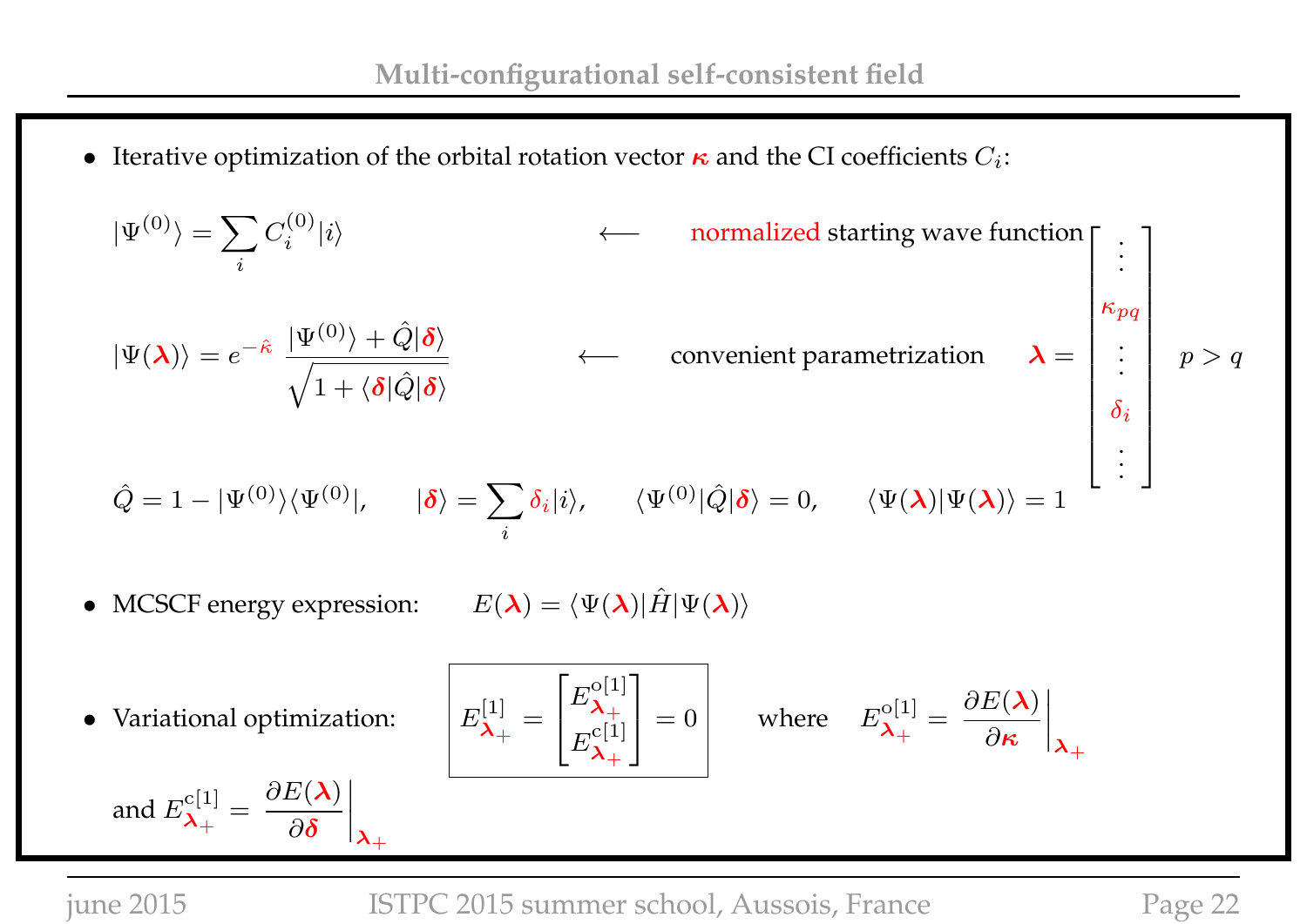• Newton method:

$$
E(\lambda) \approx E(0) + \lambda^T E_0^{[1]} + \frac{1}{2} \lambda^T E_0^{[2]} \lambda \rightarrow E_{\lambda_+}^{[1]} \approx E_0^{[1]} + E_0^{[2]} \lambda_+ = 0 \rightarrow E_0^{[2]} \lambda_+ = -E_0^{[1]}
$$

**Newton step**

• Convergence reached when  $E_0^{[1]}$  $\binom{1}{0} = 0$ 

$$
\begin{aligned}\n\boxed{\text{EX7:}} \quad \text{Show that} \quad E_{0,pq}^{o[1]} &= \langle \Psi^{(0)} | [\hat{E}_{pq} - \hat{E}_{qp}, \hat{H}] | \Psi^{(0)} \rangle \quad \text{and} \quad E_0^{c[1]} = 2 \Big( \mathbf{H}^{\text{CAS}} - E(0) \Big) \mathbf{C}^{(0)} \\
\text{where} \quad \mathbf{H}_{ij}^{\text{CAS}} &= \langle i | \hat{H} | j \rangle \quad \text{and} \quad \mathbf{C}^{(0)} = \begin{bmatrix} \vdots \\ C_i^{(0)} \\ \vdots \end{bmatrix}\n\end{aligned}
$$

Note:  $E_0^{\rm o[1]}$  $\mathcal{L}_0^{[0]1]} = 0$  is known as generalized Brillouin theorem.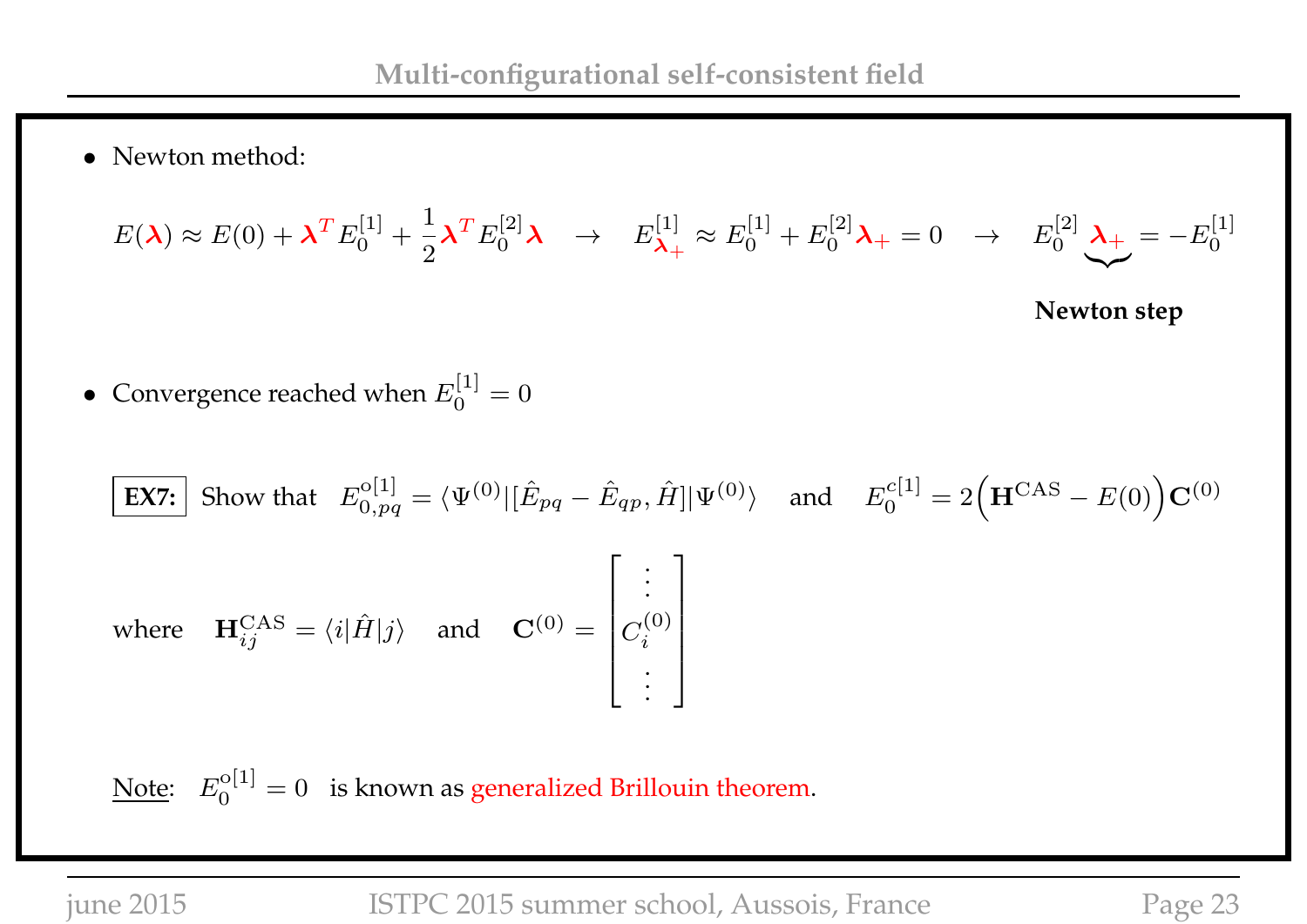#### Multi-Configurational Self-Consistent Field model (MCSCF)

**EX8:** We consider in this exercise a different parametrization of the MCSCF wave function:

$$
|\Psi(\mathbf{\kappa},\mathbf{S})\rangle=e^{-\hat{\kappa}}\;e^{-\hat{S}}|\Psi^{(0)}\rangle
$$

where 
$$
\hat{S} = \sum_{K} S_K (|K\rangle \langle \Psi^{(0)}| - |\Psi^{(0)}\rangle \langle K|), \quad \langle \Psi^{(0)}|K\rangle = 0, \quad \langle K|K'\rangle = \delta_{KK'}
$$
 and  

$$
\sum_{i} |i\rangle \langle i| = |\Psi^{(0)}\rangle \langle \Psi^{(0)}| + \sum_{K} |K\rangle \langle K|
$$

Derive the corresponding MCSCF gradient and show that the optimized MCSCF wave functions obtained with this parametrization and the previous one are the same.

Note: This double exponential form is convenient for computing response properties at the MCSCF level and performing state-averaged MCSCF calculations.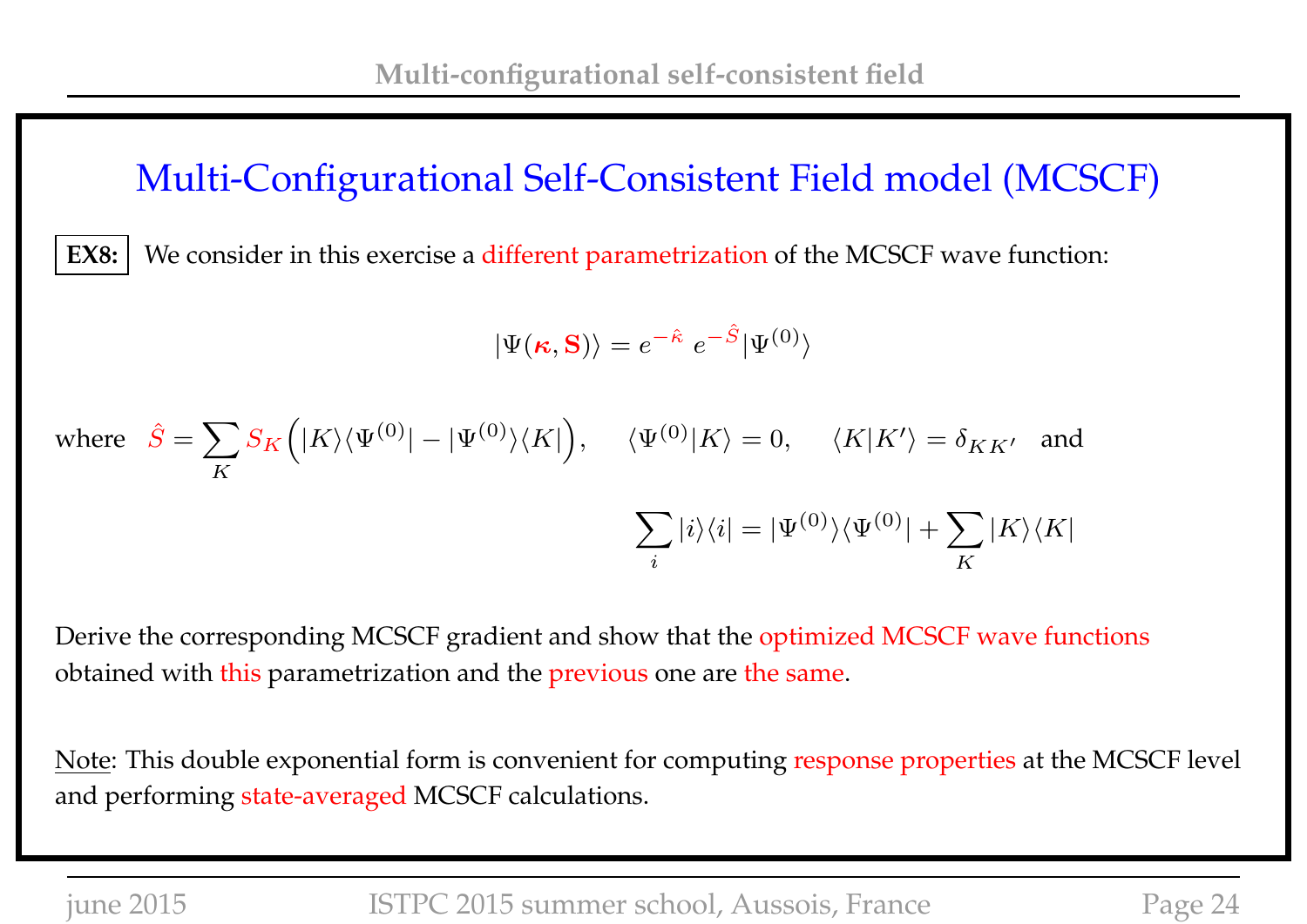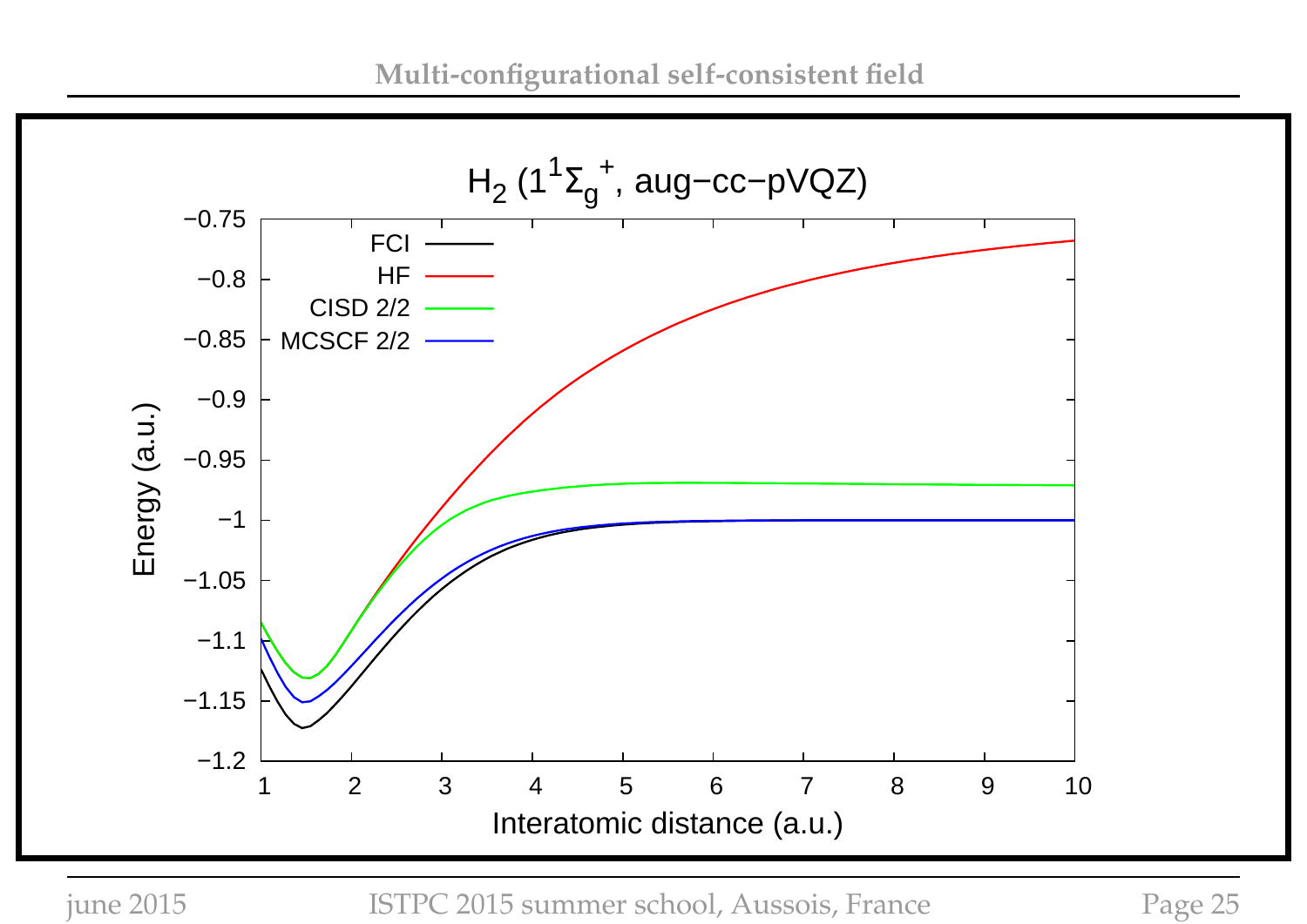### Recovering dynamical correlation effects

- Standard approach: post-MCSCF treatment based either on perturbation theory (MRPT) or Coupled Cluster theory (MRCC).
- Combining MCSCF with DFT is not easy ...

$$
E_0 = \min_{\lambda} \left\{ \langle \Psi(\lambda) | \hat{T} + \hat{V}_{\text{ne}} + \hat{W}_{\text{ee}} | \Psi(\lambda) \rangle + \underbrace{E_c^{\text{CAS}}[n_{\Psi(\lambda)}]} \right\}
$$

not universal !

thus leading to the so-called "double counting problem"

- Range-separated MCSCF-DFT<sup>1</sup>: two-electron repulsion at long range assigned to MCSCF and, at short range, assigned to DFT  $→$  correlations are separated in real space !
- CASDFT method based on orbitals occupation<sup>2</sup> rather than the electron density  $\longrightarrow$  correlations are separated in the orbital space !
- 1 E. Fromager, J. Toulouse, and H. J. Aa. Jensen, J. Chem. Phys. **126**, 074111 (2007).

2 E. Fromager, Mol. Phys. **113**, 419 (2015).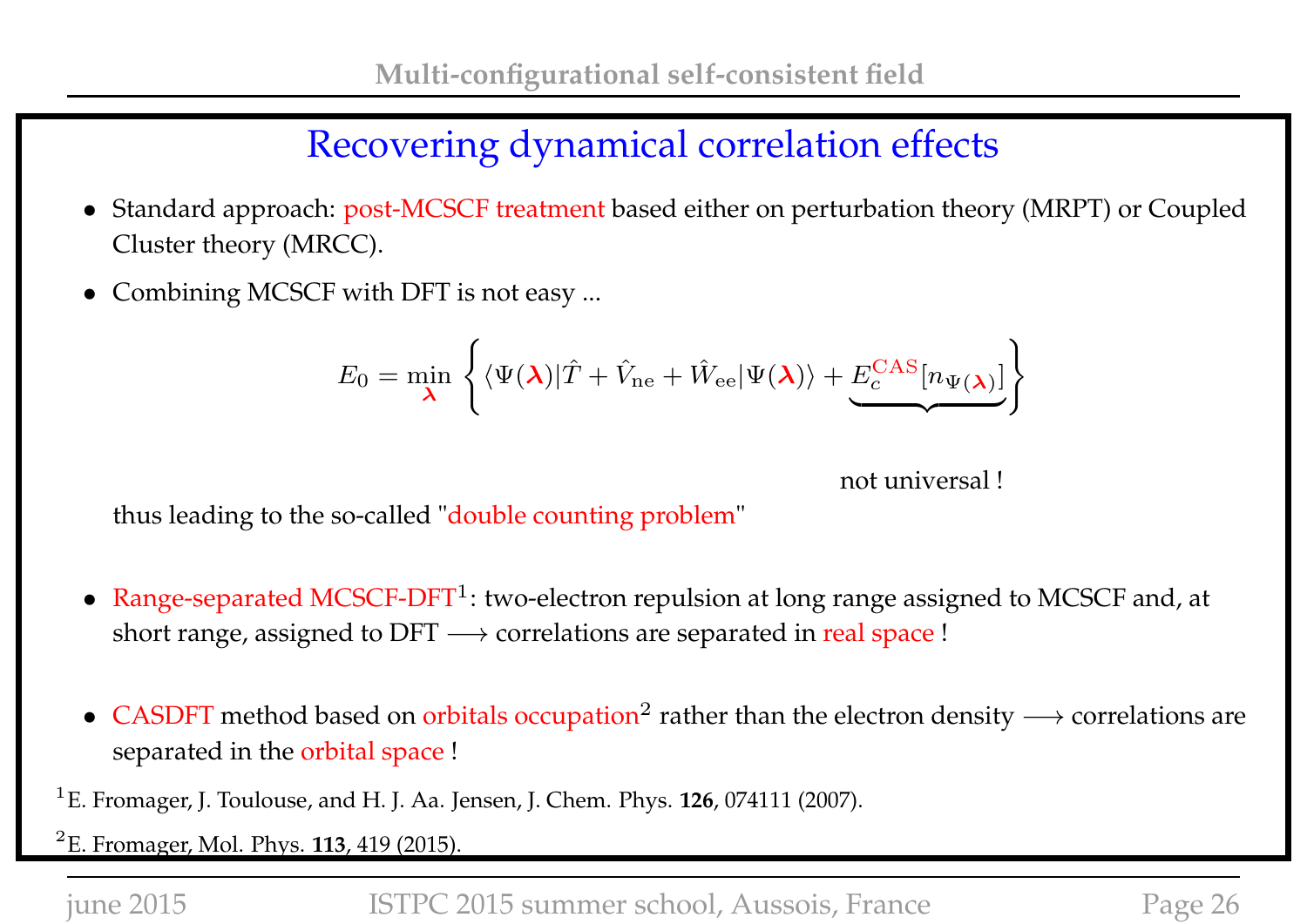## Multi-state MCSCF approach

- State-averaged MCSCF model: simultaneous optimization of the ground and the lowest  $\mathcal{N} 1$ excited states at the MCSCF level.
- Iterative procedure:  $N$  initial orthonormal states are built from the same set of orbitals.

$$
|\Psi_I^{(0)}\rangle = \sum_i C_{I,i}^{(0)} |i\rangle, \qquad I = 1, \dots, \mathcal{N}
$$

• Double-exponential parametrization:

$$
\boxed{|\Psi_I(\kappa, \mathbf{S})\rangle = e^{-\hat{\kappa}} e^{-\hat{S}} |\Psi_I^{(0)}\rangle \qquad \text{where} \qquad \hat{S} = \sum_{J=1}^{\mathcal{N}} \sum_{K>J} S_{KJ} (|\Psi_K^{(0)}\rangle \langle \Psi_J^{(0)}| - |\Psi_J^{(0)}\rangle \langle \Psi_K^{(0)}|)}
$$
\nand\n
$$
\sum_i |i\rangle \langle i| = \sum_K |\Psi_K^{(0)}\rangle \langle \Psi_K^{(0)}|
$$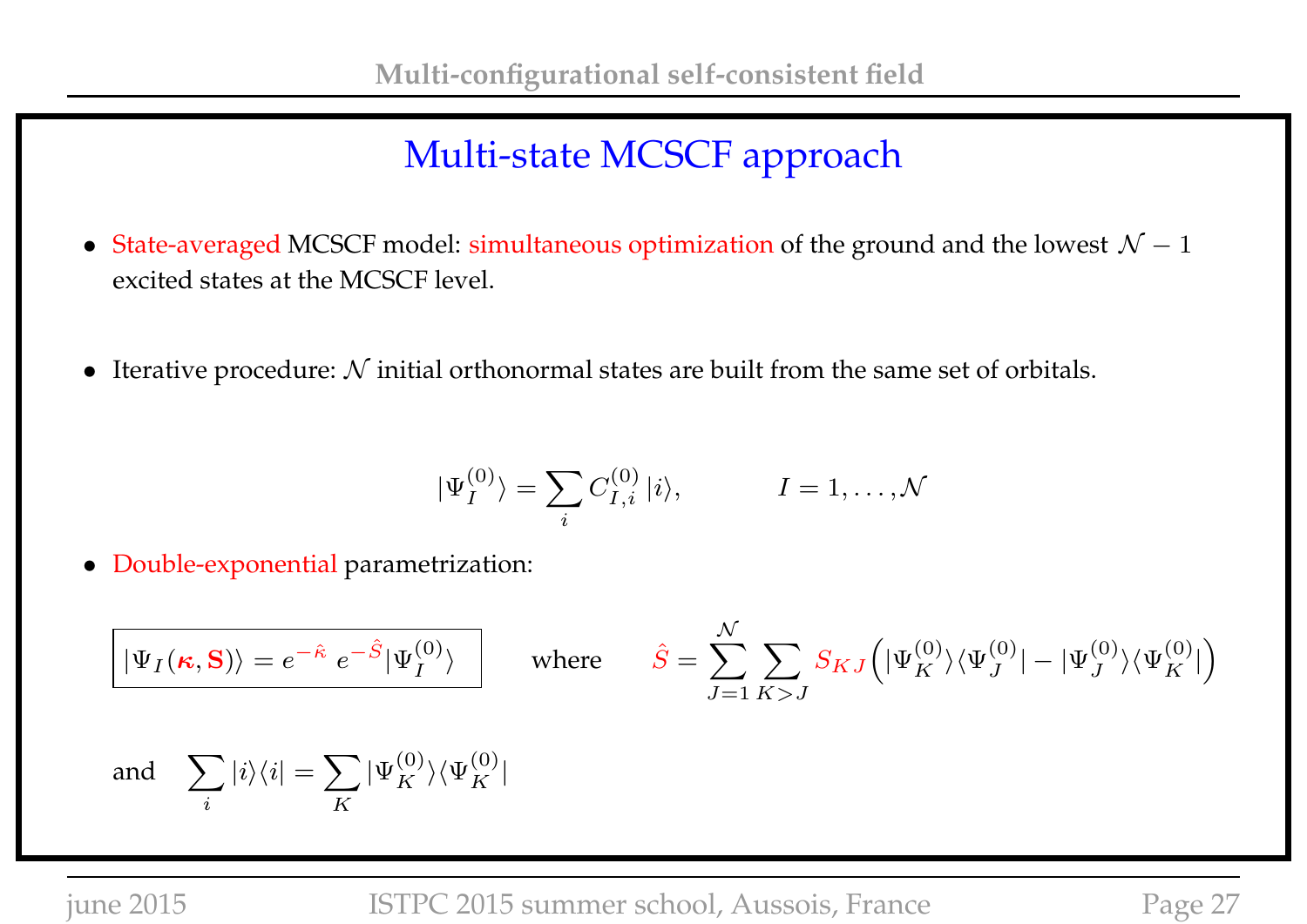## Multi-state MCSCF approach

• Gross–Oliveira–Kohn (GOK) variational principle for an ensemble of ground and excited states:

For any set  $\left\{\Psi_{I}\right\}_{I=1,\mathcal{N}}$  of  $\mathcal N$  orthonormal states, the following inequality holds,

$$
\sum_{I=1}^{N} w_I \langle \Psi_I | \hat{H} | \Psi_I \rangle \ge \sum_{I=1}^{N} w_I E_I
$$

where  $E_1 \le E_2 \le \ldots \le E_N$  are the N lowest exact eigenvalues of  $\hat{H}$ , and the weights are ordered as follows,

$$
w_1 \geq w_2 \geq \ldots \geq w_{\mathcal{N}} > 0.
$$

**EXERCISE:** Prove the theorem in the particular case of two states by using Theophilou's variational principle:  $\langle \Psi_1 | \hat{H} | \Psi_1 \rangle + \langle \Psi_2 | \hat{H} | \Psi_2 \rangle \ge E_1 + E_2$ . **Hint**: Show that

 $w_1\langle\Psi_1|\hat{H}|\Psi_1\rangle + w_2\langle\Psi_2|\hat{H}|\Psi_2\rangle = w_2\Big[\langle\Psi_1|\hat{H}|\Psi_1\rangle + \langle\Psi_2|\hat{H}|\Psi_2\rangle\Big] + (w_1-w_2)\langle\Psi_1|\hat{H}|\Psi_1\rangle$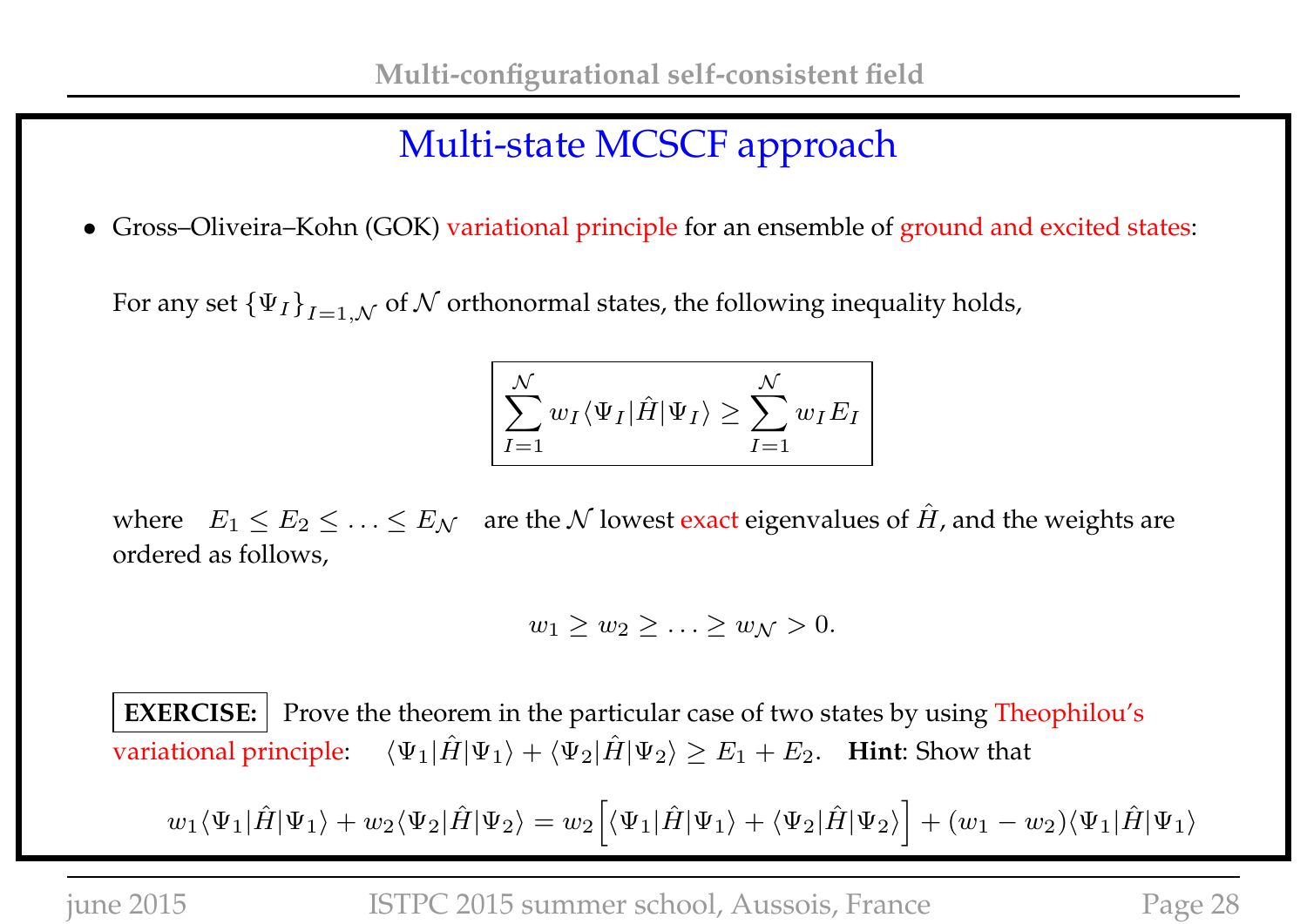**EXERCISE:** Proof of Theophilou's variational principle for two states

(**1**) Let  $\Delta = \langle \Psi_1 | \hat{H} | \Psi_1 \rangle + \langle \Psi_2 | \hat{H} | \Psi_2 \rangle - E_1 - E_2$ . We consider the complete basis of the exact eigenvectors  $\left\{ \tilde{\Psi}_I\right.$ o  $I=1,2,...$ of  $\hat{H}$  with eigenvalues  $\{E_I\}_{I=1,2,...}$ Both trial wavefunctions can be expanded in that basis as follows,

$$
|\Psi_K\rangle = \sum_{I} C_{KI} |\tilde{\Psi}_I\rangle, \qquad K = 1, 2.
$$

Show that 
$$
\Delta = \sum_{I=1}^{2} (p_I - 1) E_I + \sum_{I>2} p_I E_I \text{ where } p_I = C_{1I}^2 + C_{2I}^2.
$$
  
(2) Show that 
$$
\Delta = \sum_{I=1}^{2} (1 - p_I)(E_2 - E_I) + \sum_{I>2} p_I (E_I - E_2).
$$
 Hint: prove first that  $\sum_{I} p_I = 2.$ 

(3) Let us now decompose the two first eigenvectors  $(I = 1, 2)$  in the basis of the trial wavefunctions and the orthogonal complement:  $|\tilde{\Psi}_I\rangle = C_{1I} |\Psi_1\rangle + C_{2I} |\Psi_2\rangle + \hat{Q}_{12} |\tilde{\Psi}_I\rangle$  where  $\hat{Q}_{12} = 1 - \sum |\Psi_K\rangle\langle\Psi_K|$ . Explain why  $p_I \le 1$  when  $I = 1, 2$  and conclude. 2  $K=1$